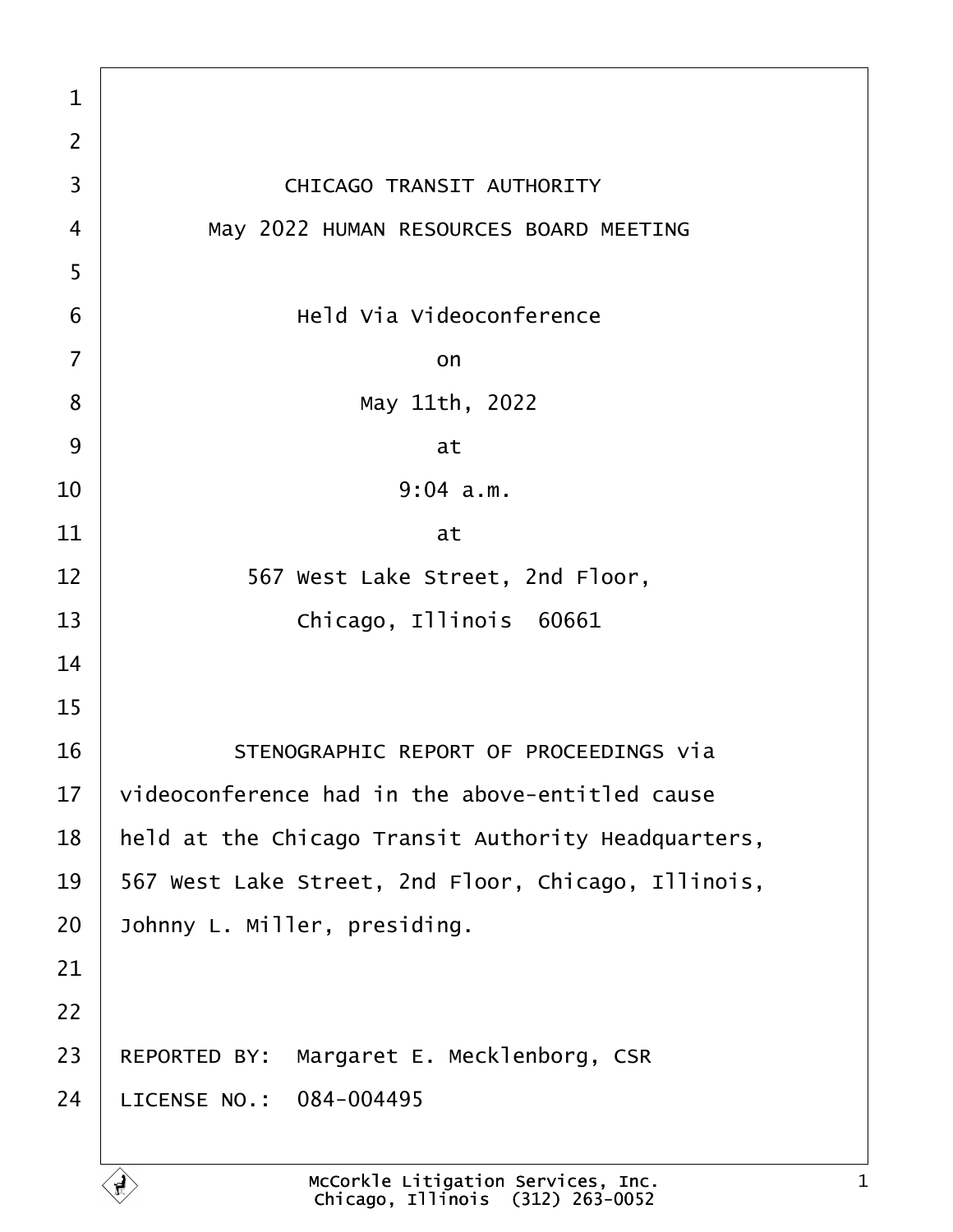| $\mathbf 1$    | <b>BOARD MEMBERS:</b>                                              |
|----------------|--------------------------------------------------------------------|
| $\overline{2}$ | REV. JOHNNY L. MILLER, Chairman;                                   |
| 3              | MR. GREGORY LONGHINI, Secretary;                                   |
| 4              | MR. ALEJANDRO SILVA, Director;                                     |
| 5              | MR. LESTER L. BARCLAY, Director;                                   |
| 6              | MR. DORVAL R. CARTER, JR., President.                              |
| $\overline{7}$ | ABSENT:                                                            |
| 8              | MR. KEVIN IRVINE, Director;                                        |
| 9              | DR. L. BERNARD JAKES, Director.                                    |
| 10             | <b>PRESENTERS:</b>                                                 |
| 11             | MR. THOMAS MCKONE,                                                 |
| 12             | Chief Administrative Officer.                                      |
| 13             | ALSO PRESENT:                                                      |
| 14<br>15       | MS. VERONICA ALANIS,<br>Chief of Strategy, Data and Technology;    |
| 16             | MR. DONALD BONDS, Chief Transit Officer;                           |
| 17             | MR. MARC BUHMANN, Videographer;                                    |
| 18             | MR. CHRISTOPHER BUSHELL,<br>Senior Vice President, Infrastructure; |
| 19             | MR. MICHAEL CONNELLY, Chief Planning Officer;                      |
| 20             | MS. MICHELE CURRAN, Vice President,<br>Budget & Capital Finance;   |
| 21             | MS. VEDA DUFFIE, Electronic Communications;                        |
| 22             | MR. JEREMY FINE, Chief Financial Officer;                          |
| 23             | MS. STINA FISH, Senior Manager,                                    |
| 24             | Business Development;                                              |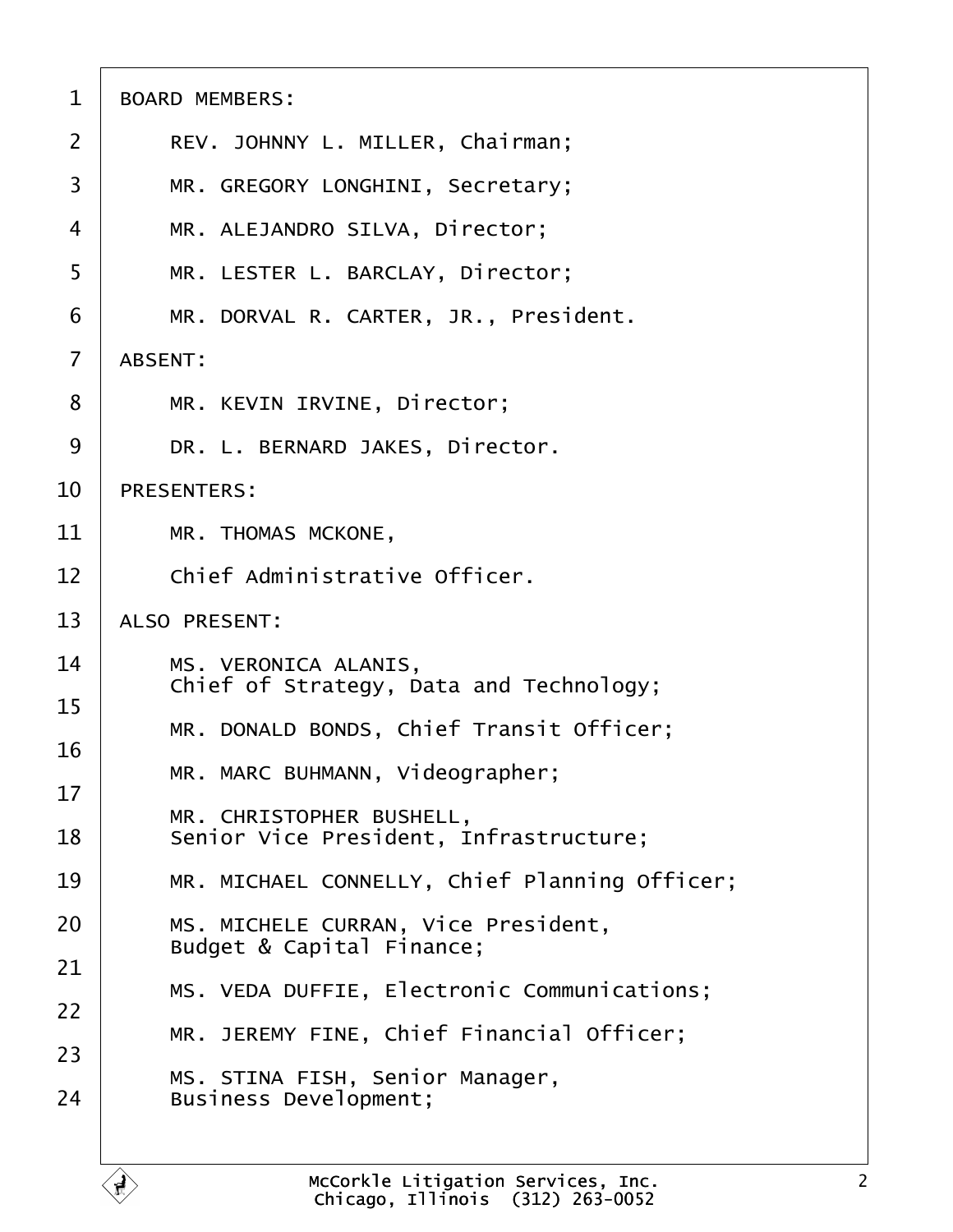| MS. MARLISE FRATINARDO,<br>Senior Project Manager, Planning;           |
|------------------------------------------------------------------------|
| MR. ANDREW FULLER, Chief Internal Auditor;                             |
| MS. CAROLINE GALLAGHER,                                                |
| Chief Strategy, Data and Technology Officer;                           |
| MS. ELSA GUTIERREZ, Vice President, Planning;                          |
| MR. BRAD JANSEN, Acting General Counsel;                               |
| MS. ELLEN MCCORMACK, Vice President of<br>Purchasing and Supply Chain; |
| MS. DEBORAH MILOSLAVICH,                                               |
| Senior Coordinator, Fare Systems;                                      |
| MR. WILLIAM MOONEY,                                                    |
| Chief Infrastructure Officer;                                          |
| MR. HERB NITZ,<br>Director, Technology Engineering;                    |
| MS. ROSA ORTIZ;                                                        |
| MR. JUANPABLO PRIETO,<br>Director, Diversity Programs;                 |
| MR. BRIAN STEELE, Vice President of                                    |
| Communications and Marketing;                                          |
| MR. MICHAEL THIRY,<br>Manager, Fare Systems Program Management;        |
|                                                                        |
| MS. NANCY-ELLEN ZUSMAN,<br>Chief Safety & Security Officer.            |
|                                                                        |
|                                                                        |
|                                                                        |
|                                                                        |
|                                                                        |
| McCorkle Litigation Services, Inc.<br>Chicago Illinois (312) 263-0052  |
|                                                                        |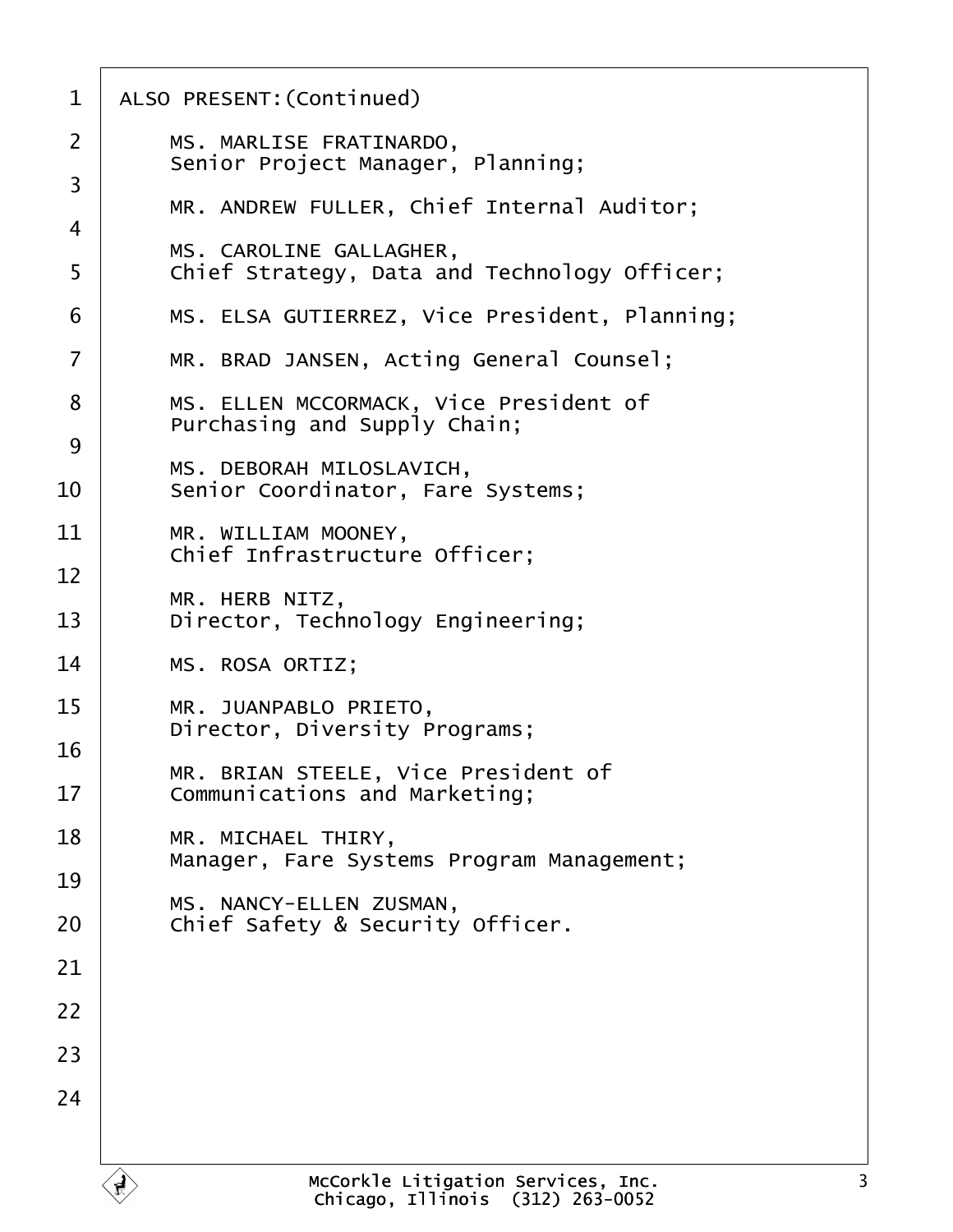<span id="page-3-0"></span>1 | **COLOREGIST (Whereupon, the following** ·2· · · · · · · · · · · proceedings commenced at 3 | 9:04 a.m. via Zoom.)

4 SECRETARY LONGHINI: Good morning. I'm Greg 5 | Longhini of the Chicago Transit Board Secretary's Office. On May 5th, 2022, the board office issued a notice of changed format of meetings of the 8 | Committees of Human Resources and Finance, Audit 9 and Budget and the Transit Board meeting scheduled | for May 11th, 2022 due to the Covid-19 pandemic. | There is currently in effect a statewide disaster  $\parallel$  declaration as a result of the Covid-19 pandemic  $\parallel$  which has been renewed from month to month since the start of the pandemic. Pursuant to 15 Section 7(e) of the Open Meetings Act, virtual public meetings are permitted while the disaster  $\parallel$  proclamation remains in effect. Because of the 18 | governor's disaster proclamation remains in effect in the state of Illinois, the meetings of  $\mid$  May 11th, 2022 are being held electronically or  $\vert$  virtually for members of the public. With that, we  $\vert$  can begin the meetings today for the Committee of | Human Resources. Chairman Miller?

24 CHAIRMAN MILLER: Good morning. I'd like to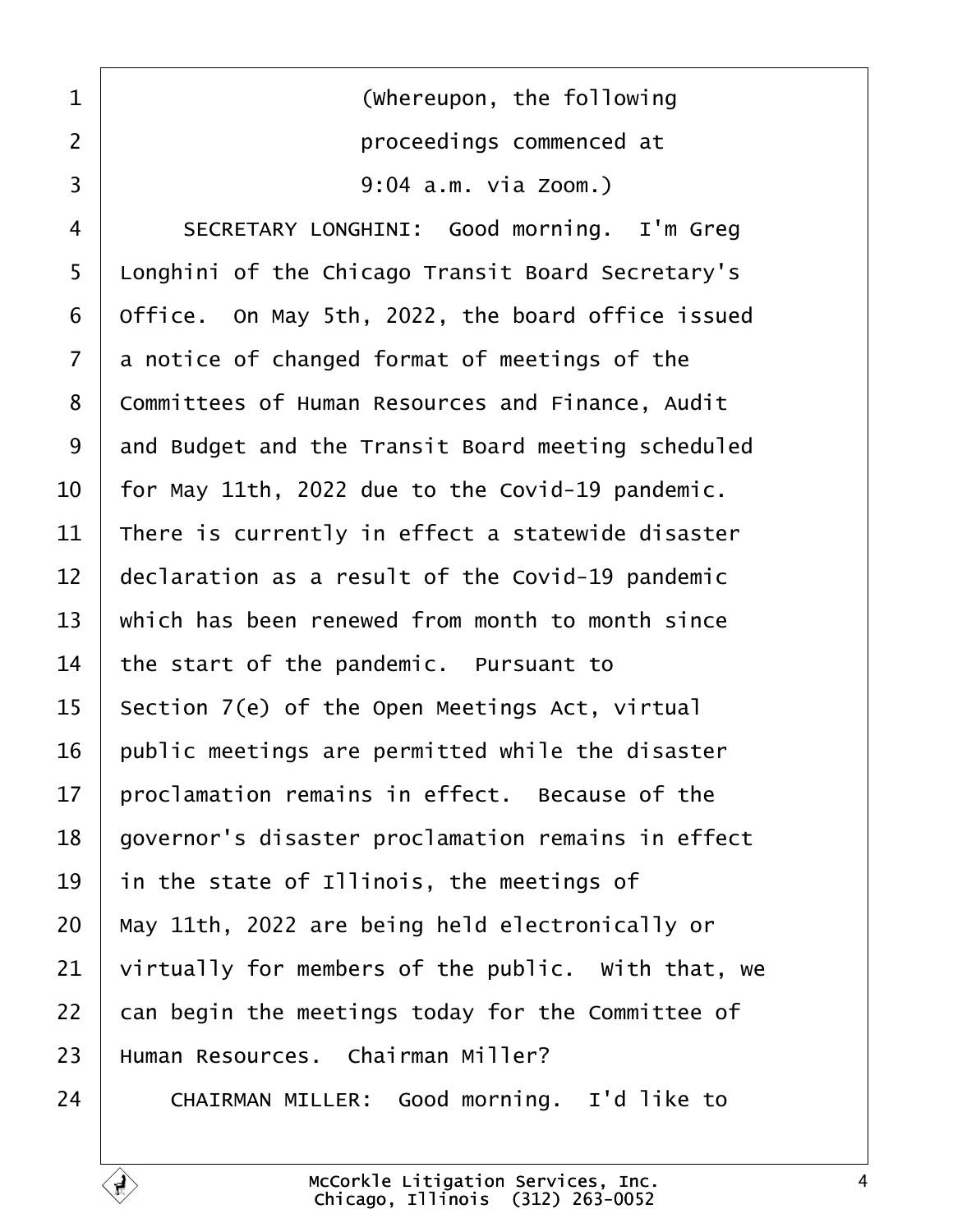<span id="page-4-0"></span>

| $\mathbf{1}$   | call to order the May 11, 2022 meeting of the       |
|----------------|-----------------------------------------------------|
| $\overline{2}$ | Committee on Human Resource. Greg, will you call    |
| 3              | the roll, please?                                   |
| $\overline{4}$ | SECRETARY LONGHINI: Sure. Director Silva?           |
| 5              | DIRECTOR SILVA: Yes.                                |
| 6              | SECRETARY LONGHINI: Director Silva?                 |
| $\overline{7}$ | DIRECTOR SILVA: Yes.                                |
| 8              | SECRETARY LONGHINI: Director Barclay?               |
| 9              | DIRECTOR BARCLAY: Here.                             |
| 10             | SECRETARY LONGHINI: And Jakes will not be here      |
| 11             | today. Chairman Miller?                             |
| 12             | CHAIRMAN MILLER: Here.                              |
| 13             | SECRETARY LONGHINI: We have a -- we have a          |
| 14             | quorum with three members of the committee present, |
| 15             | sir.                                                |
| 16             | CHAIRMAN MILLER: Thank you. On the agenda for       |
| 17             | today's meeting of presentation of CTA hiring       |
| 18             | presented by Chief Administrative Officer Mr. Tom   |
| 19             | McKone. Mr. McKone?                                 |
| 20             | MR. MCKONE: Good morning, Mr. Chairman and          |
| 21             | other directors. Tom McKone, Chief Administrative   |
| 22             | Officer. I'm here to provide a hiring update as     |
| 23             | was discussed at the last board meeting. So with    |
| 24             | that, I'll go through a set of slides and then      |
|                |                                                     |

É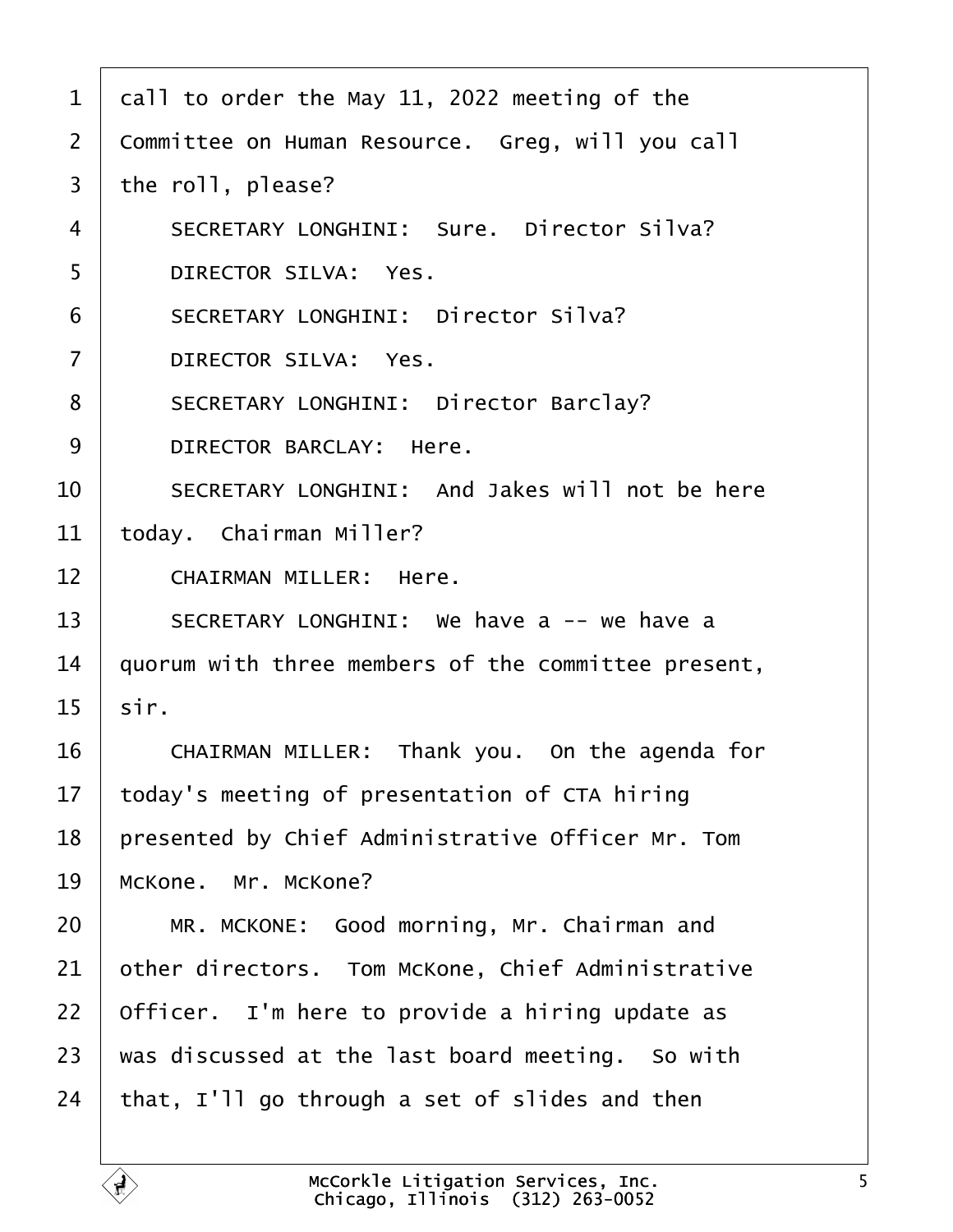<span id="page-5-0"></span> we're going to play a video -- a video at the end.  $2 \mid$  So you can go to the next slide. As background, CTA has approximately 10,000 employees. The number 4 varies typically between 10,000 and 11,000 employees. The vast majority of  $-$ - of these | employees are essential -- essential workers and | frontline workers who provide service to  $-$ - to our 8 | customers. We use Taleo for talent acquisition 9 purposes. Our frequently filled positions are  $\vert$  posted on TransitChicago.com. And Taleo manages the -- the full process for our candidates providing updates to them, manages the process 13 | through  $-$  through to hiring. Typically we hire between 1,000 and 1200 employees annually to come work at CTA. Once they're -- once they're posted  $\parallel$  and available, they're marketed through a variety of -- of partners. And part of that marketing | includes a focus on the strong benefits that we 19 | provide. Especially for  $-$ - for some of our key positions a paid training period. For non-CDL  $\parallel$  holders along with the other suite of benefits that are available to all of our employees. And you'll 23 see that feature through a number of our  $-$ - our recruiting and marketing efforts.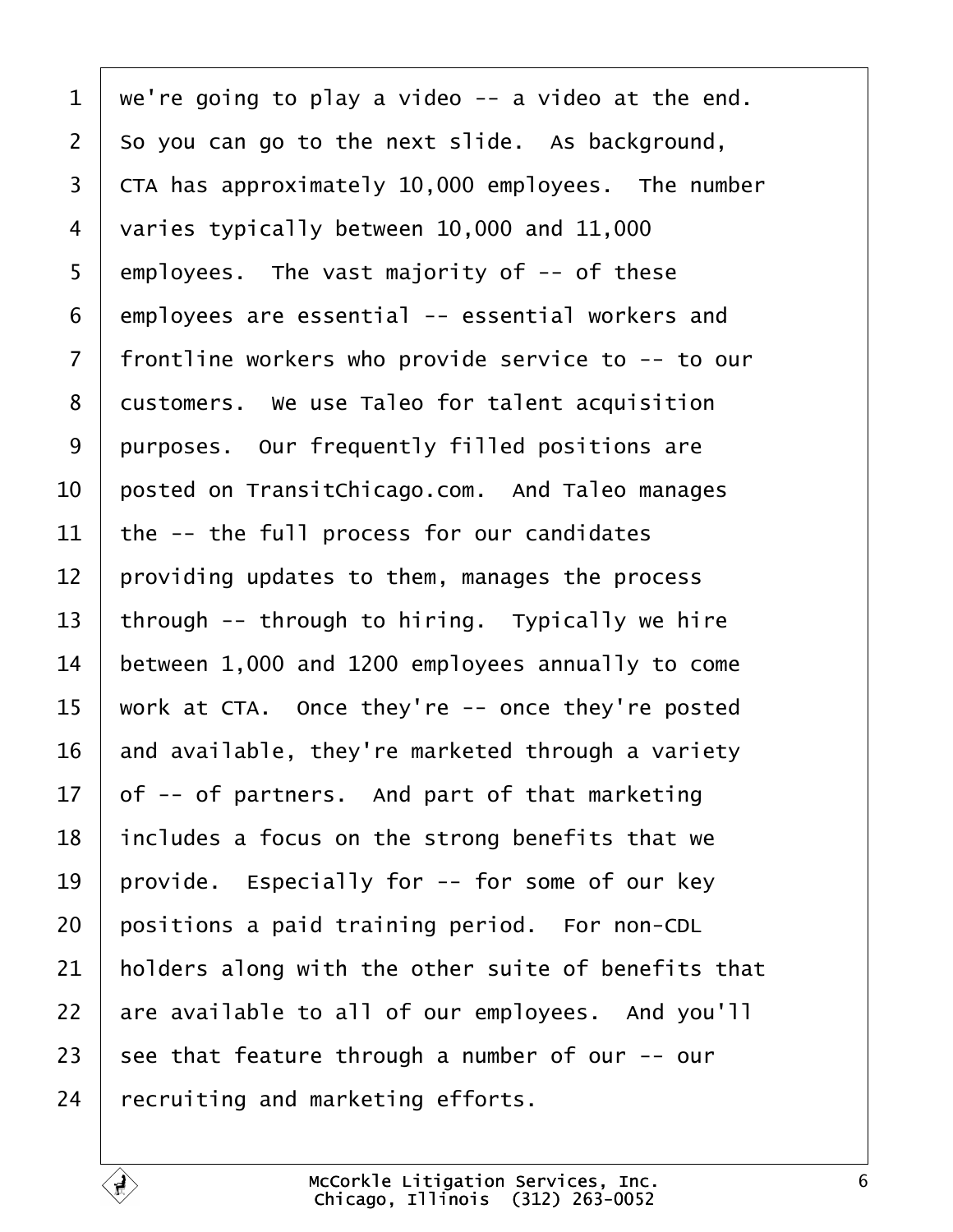<span id="page-6-0"></span>**I** You can go to the next slide. So when the  $-$ - when the pandemic hit, it had a number of 3 | impacts on our -- our workforce and our recruiting  $4 \mid$  efforts. And I want to talk a little bit about 5 | those because CTA as an employer is no different than other employers in the industry and the  $-$  and the market as -- as a whole. We did see an | increase in turnover attrition during the great 9 | resignation. It's no different than any other  $\vert$  transit agency or any other employer has been seeing. So we did note that. And it's also been  $\parallel$  an unprecedented labor market. We have seen a  $\overline{ }$  decrease in interest across the board as measured by the number of applications that we're receiving | for the positions that we're posting. And again this is no different than any other employer that -- that we talk to or meet with or any number of our peers in the  $-$  in the transit industry and  $\vert$  this is demonstrated by the decrease that we did  $\vert$  see in -- in applications from 2019 to 2021. In addition, we've had an increase in workforce | unavailability due to illness and other causes.  $\vert$  Notably during the  $-$ - the most recent Omicron surge  $\parallel$  we had a market increase in absenteeism due to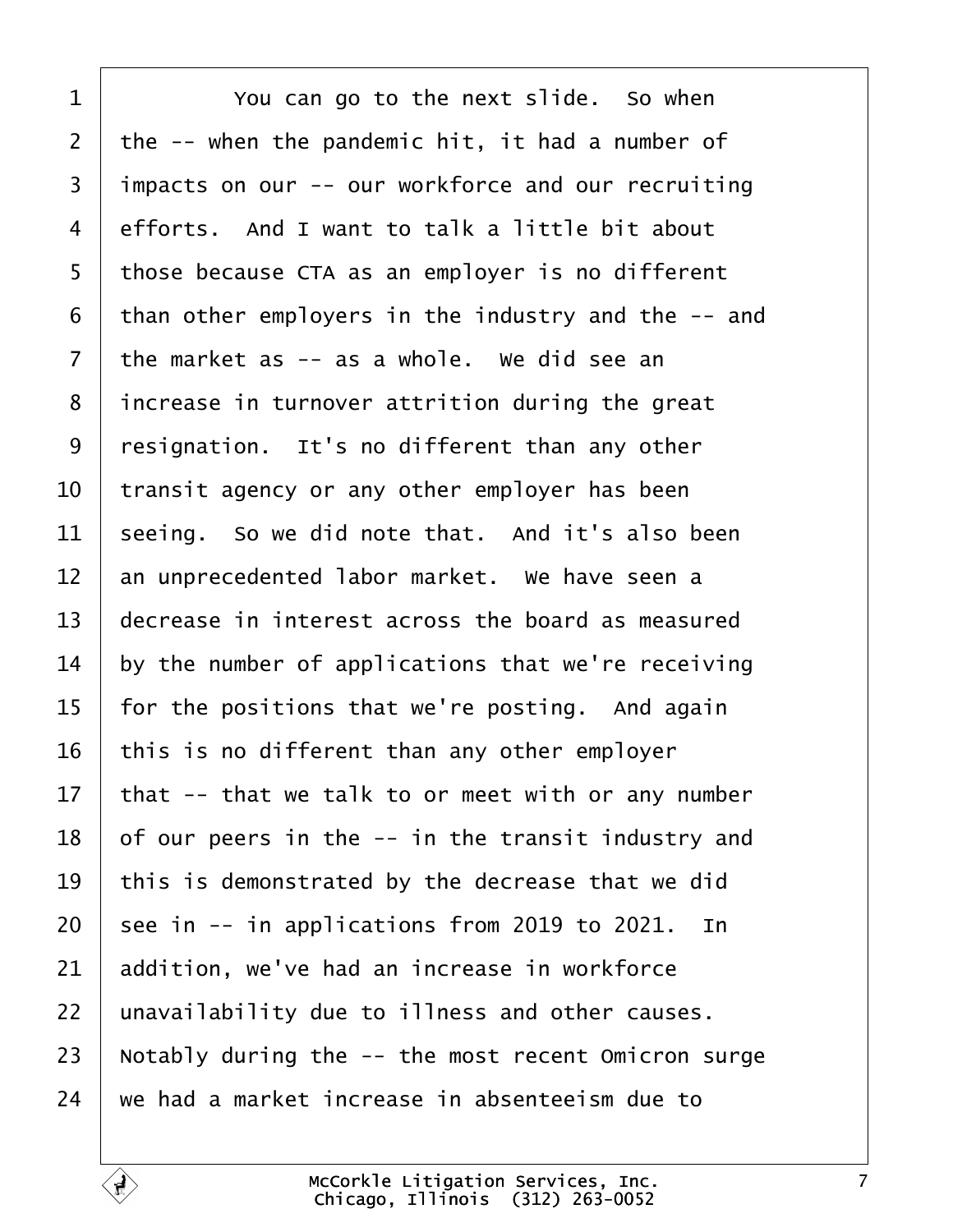<span id="page-7-0"></span> | folks contracting the illness and  $-$  and not being available to work. That has continued throughout the pandemic. Obviously it -- it ebbs -- ebbs and 4 | flows as the pandemic does but we've seen an 5 | increase in that unavailability rate in our workforce. And a lot of our support functions have 7 been impacted by some of these workforce impacts as | well. You wouldn't normally think about it until it -- it's not there and not working. But, for | instance, for our -- our bus operator positions we  $\vert$  require them to -- to have a CDL permit to start training. That permit is not available if they can't go to the facility to acquire it. And as you know and as recently as earlier this year, those 15 | licensing facilities were closed. They were closed  $\vert$  as a result of the pandemic in safety -- safety | precautions that were taken. But that had an | impact on -- on our pipeline and our ability  $\vert$  to -- to bring in the workforce. We've seen it in other areas such as our background check processing where they might not have the workforce available  $\vert$  to go through the files that were required as part of our -- our background check procedure. So we've been impacted by these  $-$ - these slow downs and some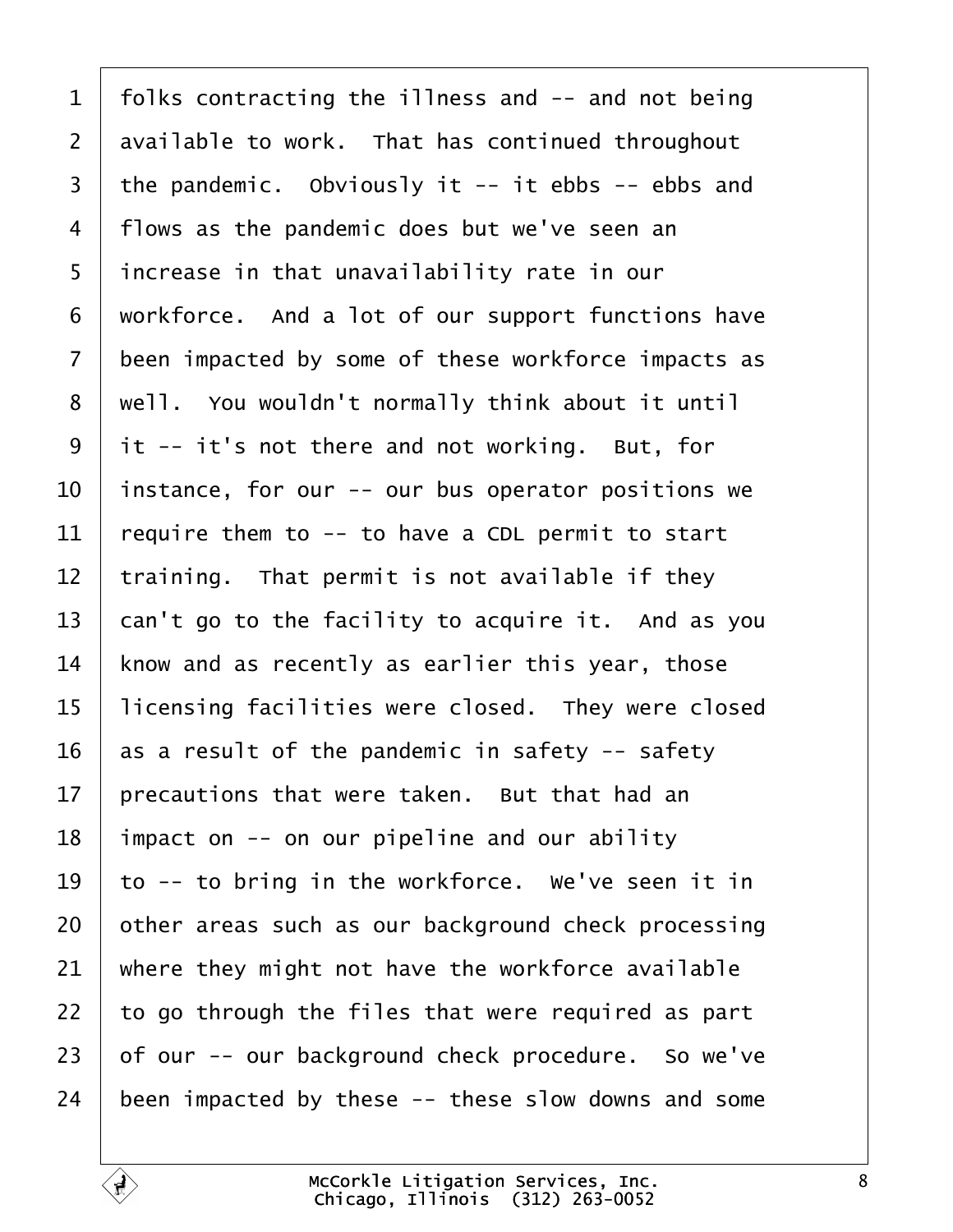<span id="page-8-0"></span> of these support functions and that has lead  $\pm$  to -- to a decrease in the number of folks that we were able to hire initially at the  $-$  at the start of the pandemic. And since then we've made adjustments so that these  $-$  some of these issues  $6 \mid$  are -- are not -- not as challenging as they have been in the past.

**I i i** If you go to the next slide. I'll talk a | little bit about the industry and what we're seeing  $\vert$  within the industry and industry impacts. So the  $\parallel$  American Public Transportation Association did a survey of over 100 public transit agencies at the 13 start of  $-$  of this year. CTA actually | participated in this survey as well. And they | published a study about a month ago on workforce shortages impacting public transportation. And | I've listed here some of the key takeaways from | their report. 92 percent of agencies stated that | they're having difficulty hiring new employees and employees in bus operations are the most challenging to find. 66 percent of agencies 22 reported having difficulty retaining employees so  $\vert$  this is the attrition note that -- that I made earlier. And over half of agencies have increased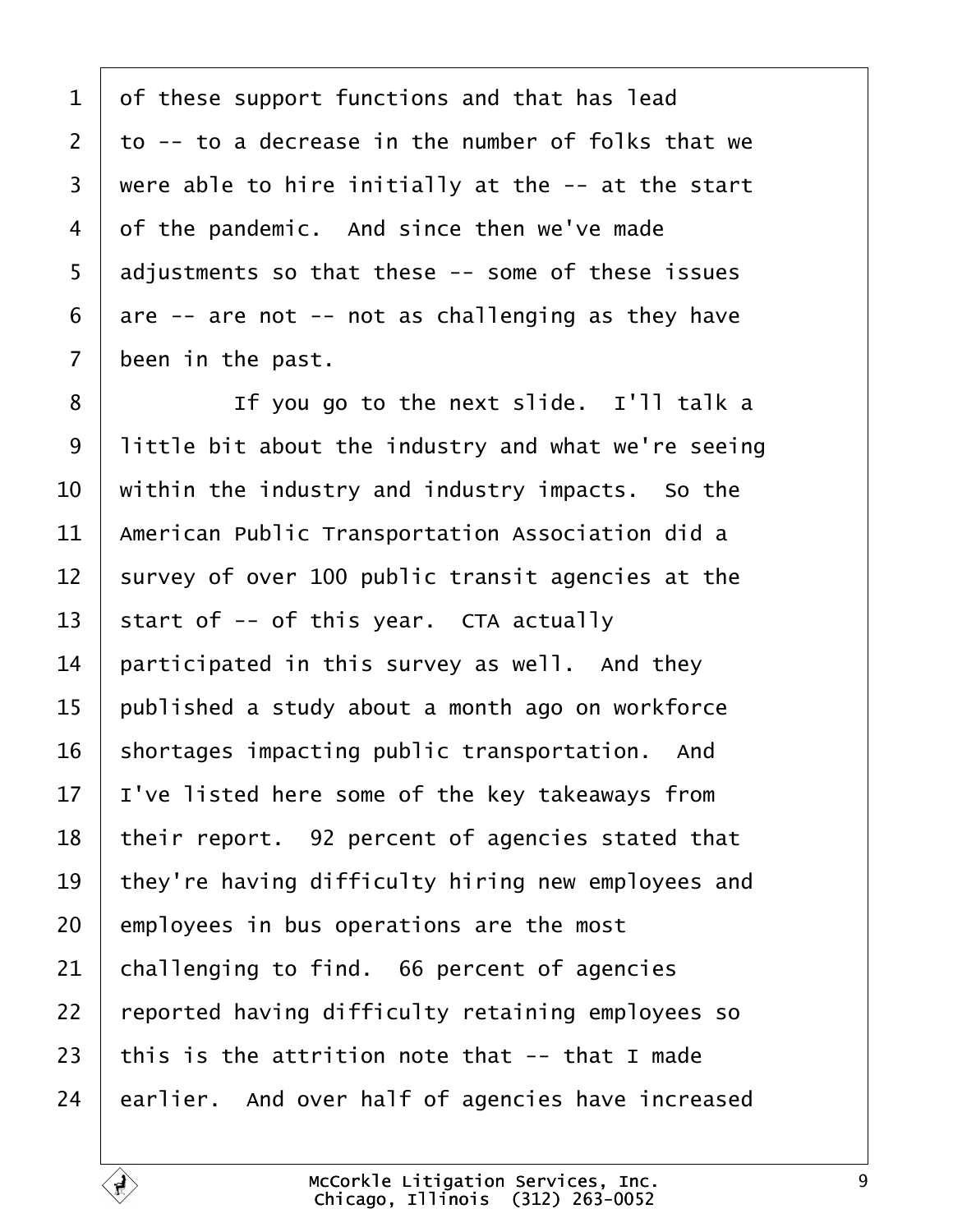<span id="page-9-0"></span> their starting pay in response to some of these 2 | worker shortage issues. And no doubt you'll remember in February when we ratified the collective bargaining agreement this  $-$ - this did | increase the  $-$  the wages across the board  $6 \mid$  for  $-$  for our workers and has helped to -- to address some of the -- the shortages and challenges that we're seeing  $-$  seeing there. Below this I've also listed what was in the report  $\vert$  which is a ranking of the most difficult positions  $\pm$  to fill. So again this is across the transit industry. And what you'll see here is that bus operations is ranked as the number one most difficult to fill position currently within | the -- within the industry. Bus maintenance is number two and then you can see the ranking down  $\vert$  there for the top seven positions that were ranked. | And I would say that CTA is no different into  $\parallel$  ranking that bus operations position as  $-$  as the top -- the top impacted position that we're seeing right now.

 so if we go from the industry, we can talk 23  $\vert$  a little bit about the positions at CTA and  $-$  and | you'll recognize some these names and what they're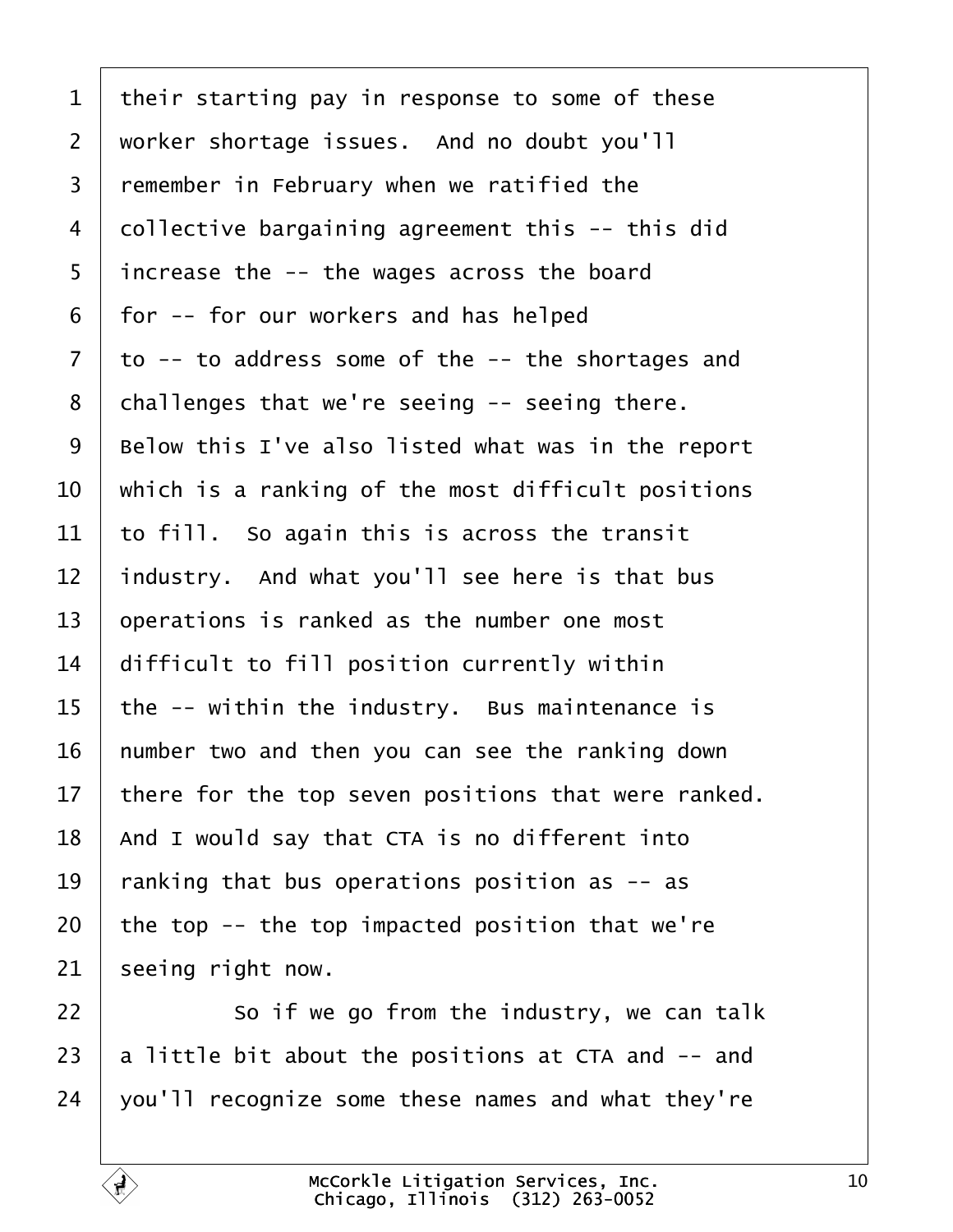<span id="page-10-0"></span> associated with in terms of the service we  $-$ - we deliver. We actually have had relatively good 3 | success. I'll knock on wood as I say that. In 4 | filling some of our mechanic positions and some of our support positions on the rail side. So you'll see bus mechanic up there hiring in the baseline vear of 2019 of thirty. Last year we actually | hired forty-three into that position. So we've been able to  $-$  to maintain on the  $-$  on a position  $\pm$  like bus mechanic. Bus servicer those are the employees who clean the vehicles. Customer service  $\vert$  assistant is our main entry point on the -- on the  $\vert$  rail system. Track worker and flagger are also entry positions on the rail system. And you'll see  $\vert$  that there was a dip across the board for most of 16 | these positions in 2020, the initial year of the 17 | pandemic. And then a pretty good recovery in 2021. So last year we were able to  $-$  to resume those | hiring rates in a lot of positions. The one | notable position that was lagging is the bus operator position. And this would be the part-time  $\vert$  bus operator position. The year 2019 is typical of  $\vert$  what we look to -- to hire in a -- in a standard vear for bus operators. About fifteen every two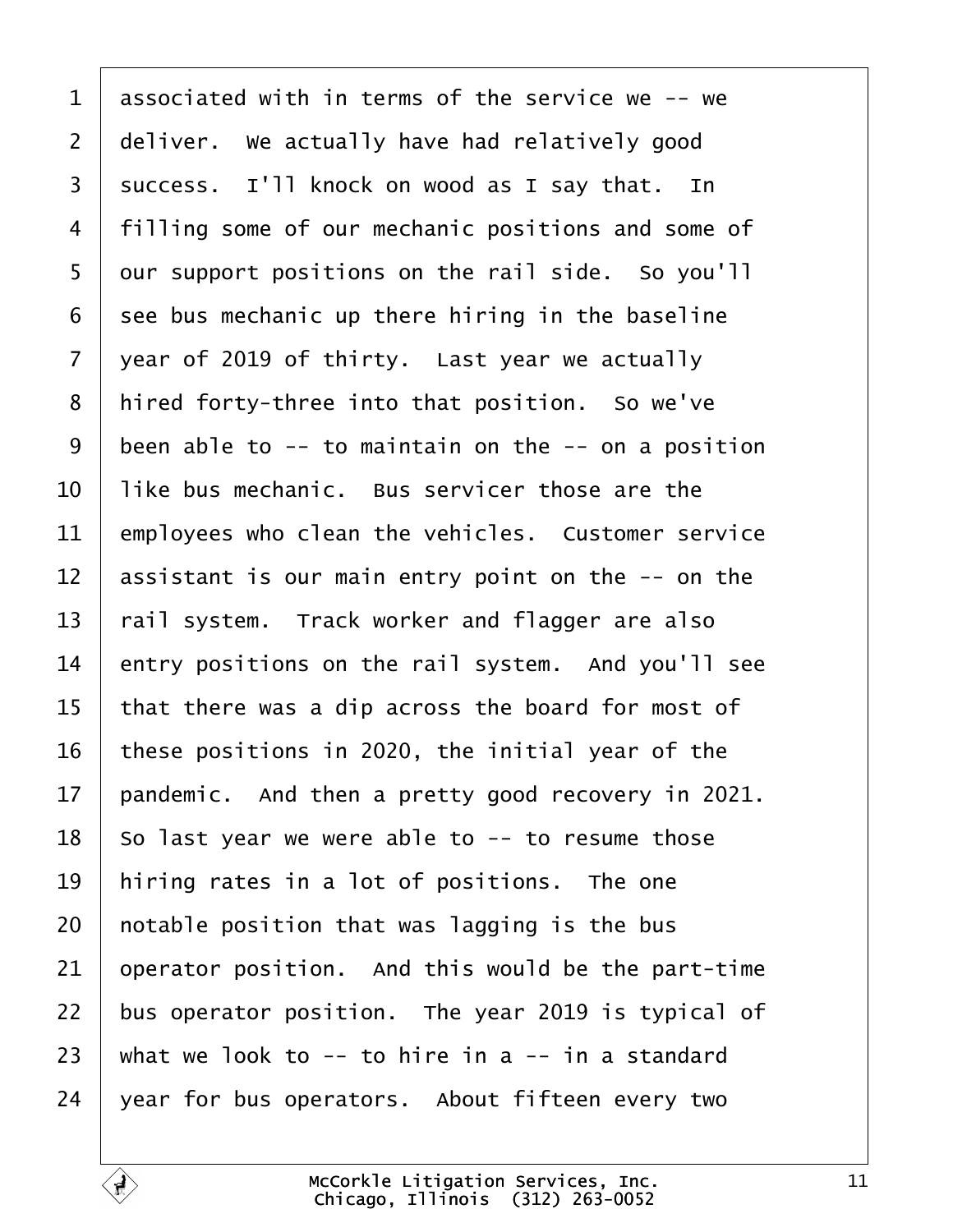<span id="page-11-0"></span> weeks to help maintain -- maintain our pool of bus 2 operations and you'll see that dropped in 2020 like  $\vert$  the other positions did. And then we were able to pick back up in 2021 but not quite to the level | that we'd like it to be at.

·6· · · · · · So if you go to the next slide page, I'm aoing to talk a little bit about some of the 8 improvements we're making and how we're kind of turning the corner on addressing some of the  $\vert$  challenges that -- that we've had in filling some of those positions. So in terms of the process,  $\parallel$  we've moved it entirely on-line. So from  $\vert$  application to testing to interviews to the record  $\vert$  review, everything is done and Taleo is sort of the entry point for that for doing all of that 16 | processing of  $-$ - of talent acquisition. And it's a  $\parallel$  faster process from start to finish. There is more | transparency and visibility in the  $-$  in the | process and it gives the candidates more control over the process. They can self-schedule their interviews. They can self-schedule their other  $\vert$  pre-appointment appointments. We've integrated the 23 Scheduling with Concentra for the  $-$ - for their  $\parallel$  medical exams and medical reviews so that they can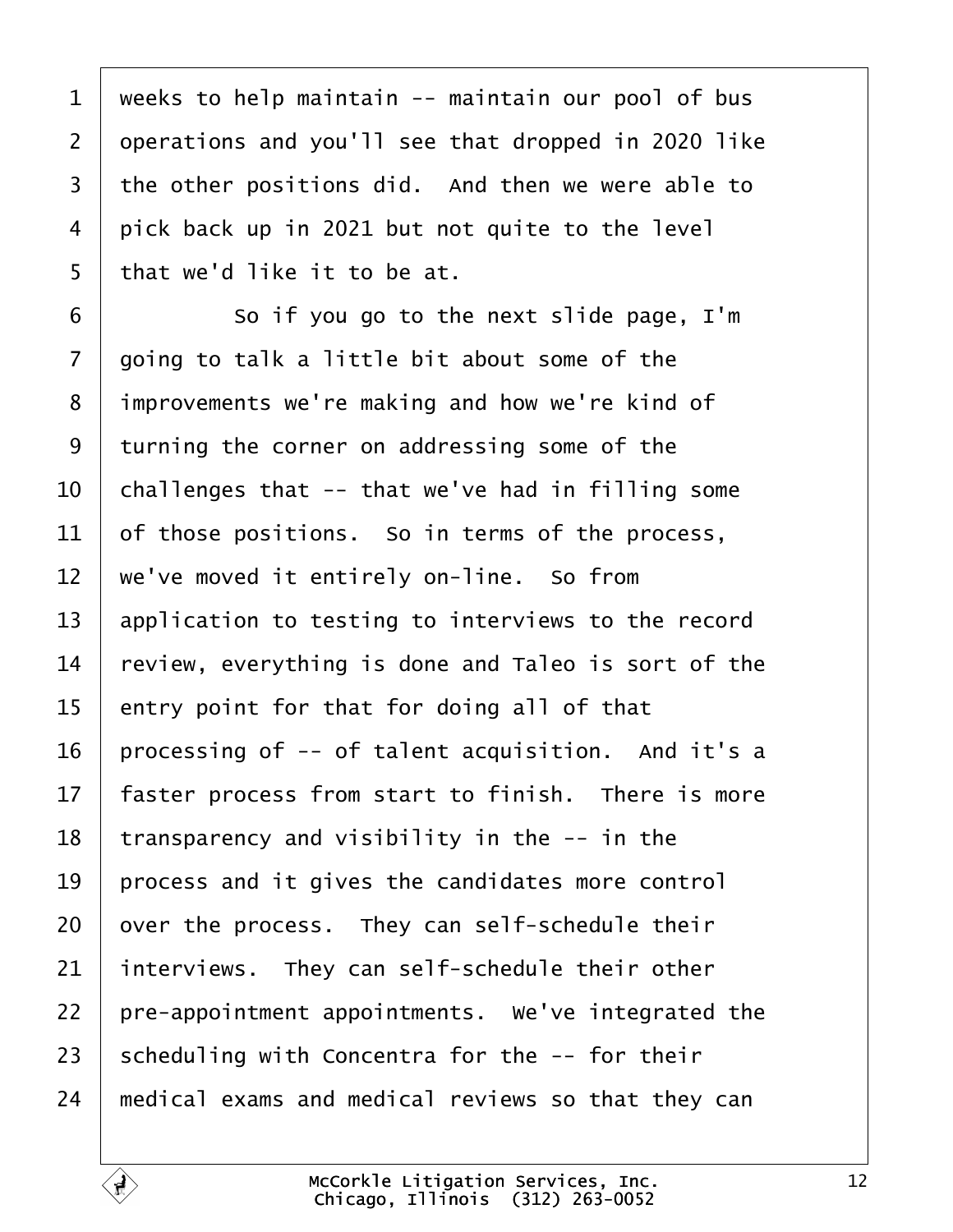<span id="page-12-0"></span> self-schedule that allowing the candidate to  $-$ - to schedule this, to control it at their own pace and to move more quickly through the process. We automatically update candidates when their status 5 changes so they get that via  $-$  via e-mail. We've integrated with HireRight which is our background check -- our background check company. That -- | this allows motor vehicle records to  $-$ - to come 9 | back almost instantaneously. And this is free to  $\vert$  the candidate. Normally where in other positions  $\vert$  you may see they require candidates to show up with their motor vehicle record and this usually costs  $\vert$  them. They have to retrieve it. It takes time to  $\parallel$  do that. We do that for free for the candidate and 15 virtually instantaneously. We do video interviews | for our positions and this has greatly increased the availability of our candidates and also our 18 interview panels. Our managers work throughout the  $\vert$  city. Oftentimes it's challenging to them  $-$  for them to get to a central location and to conduct interviews all day. Video interviews have made it  $\parallel$  much more accessible not only for our candidates but for our managers as well. Our postings are automatically posted with partner organizations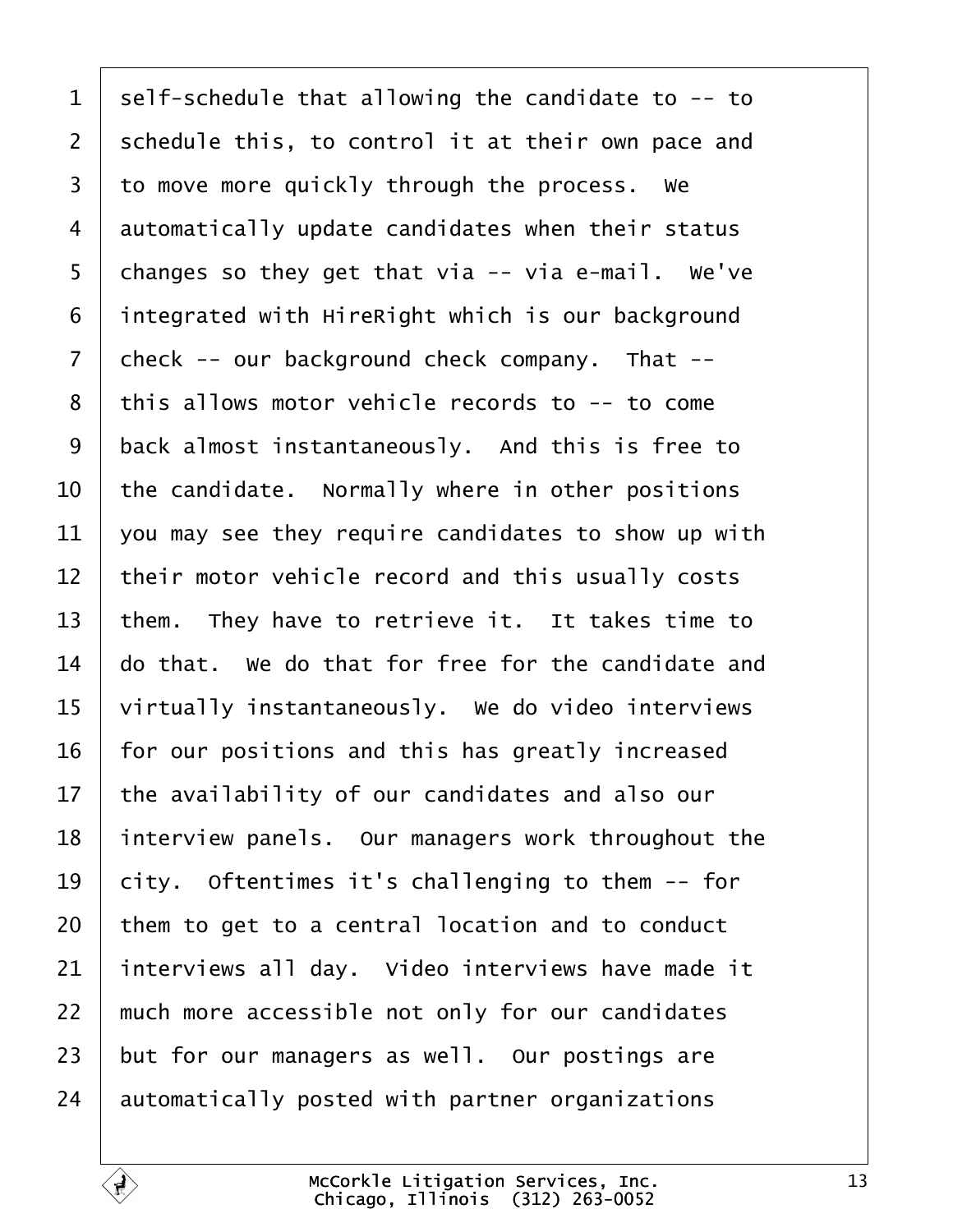<span id="page-13-0"></span> $1$  such as Indeed or Diversity Jobs. And then we do 2 our assessments on-line. So we moved from a few 3 vears ago pre-pandemic it would not be uncommon to 4 | find folks at our headquarters location taking a 5 test, a three-hour test using a Scantron sheet for  $6 \mid$  some of our -- for some our positions. We've been  $7$  able to move that all on-line so the candidates can 8 perform their assessments on-line sort of on their 9 | own schedule. And that's increased our -- not only  $10$   $\vert$  the number of assessments that we've been able to  $11$   $\vert$  do but our retention rate for our candidates  $12$  through the process.

13 The you go next, we'll talk about some of the position enhancements that we've made. So almost to a person when what we were hearing from  $\vert$  the bus operators that we were recruiting and also  $\parallel$  what we were hearing in the exit interviews that we  $\mid$  were conducting is that the part-time bus operator position was not competitive within the marketplace for CDL holders. And that what they were looking  $\vert$  for is a full-time position. So when we would conduct exit interviews with our part-time bus  $\vert$  operators as they submitted their resignation, they said they were looking for a full-time job. They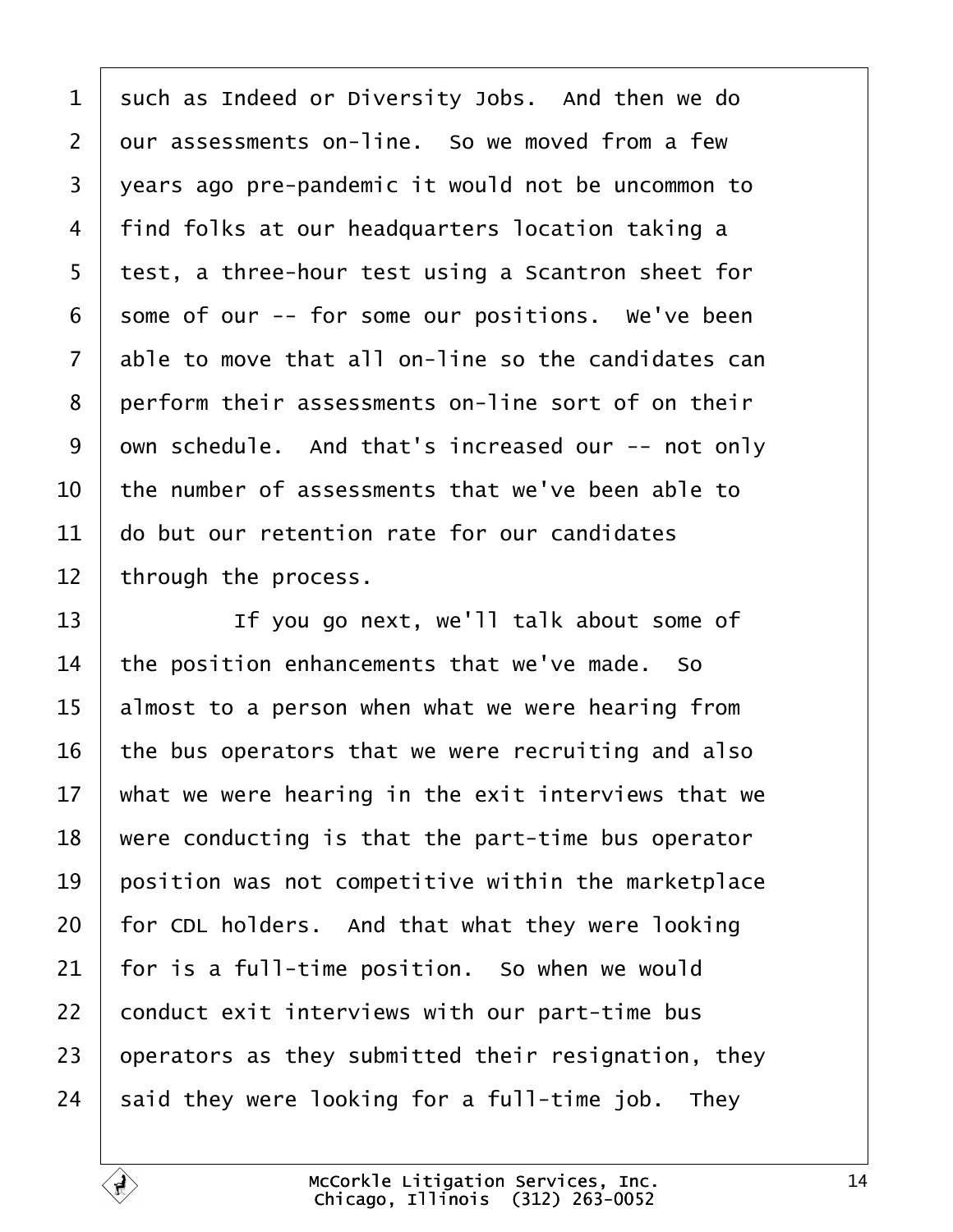<span id="page-14-0"></span> were looking for a full-time position. Again almost to a person as they were exiting the agency. so we focused on directly recruiting a full-time position. With the collective bargaining agreement | that's in place now, we are able to do that. So  $\mid$  we're recruiting full-time operators directly. In closing that -- that gap and sort of meeting the 8 marketplace where the marketplace currently is. As 9 soon as that  $-$  the contract was approved, we  $\vert$  posted the position. We launched a career fair.  $\parallel$  We had over 300 people in attendance at that -- at 12 | that career fair. And I'm happy to report that our 13 | first class started yesterday. And we had almost a  $\parallel$  full class of -- of thirty. We had twenty-nine trainees enter training. And they're set to | graduate in the month of June. In addition, we've expanded the flexibility to use retired bus 18 operators so that they can work on weekends and  $\vert$  then Fridays and Mondays to help fill some of the part-time work. So were actively recruiting recently retired CTA bus operators to come back and support our efforts there. We also have a short-term agreement with our union partners to employ retired rail instructors and the first of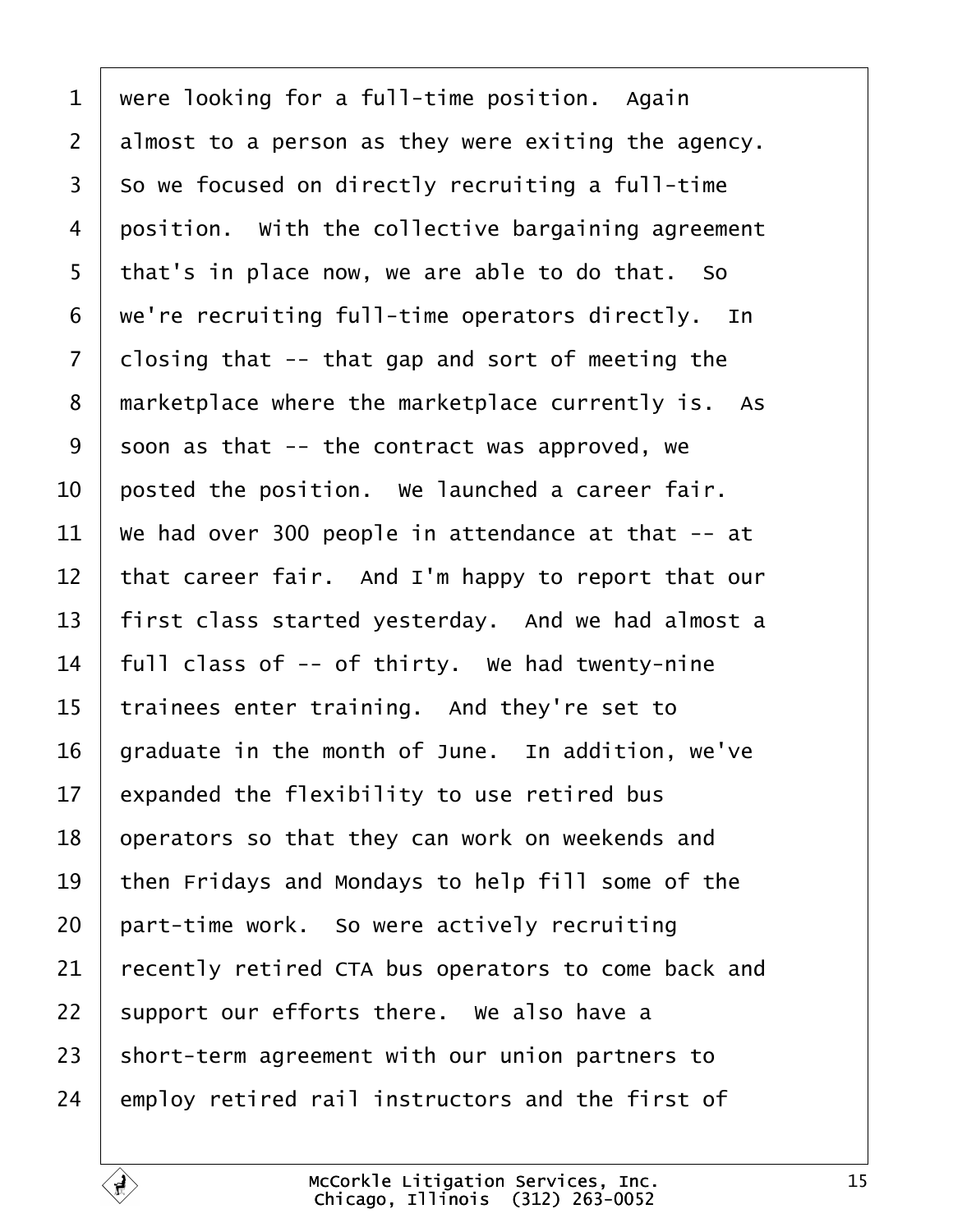<span id="page-15-0"></span>1 | them actually started coming onboard right at the 2 end of October of last year to help augment our  $\vert$  training efforts on the rail instruction side.  $4 \mid$  We've got nine of them currently working | providing  $-5$  providing rail instruction and helping to supplement that  $-$ - that workforce. And then the | last position that I'll -- I'll note here is 8 updating the customer service assistant position. This is the entry point to our  $-$ - our rail options  $\vert$  positions. Previously they could not select a schedule that was more than thirty-two hours. | Again we know that the workforce is looking for  $\mid$  full-time positions. So in the collective bargaining agreement we removed that cap so that  $\parallel$  now they can select a full-time schedule and work a 16 | full-time schedule rather than having to  $-$ - to submit to a previous half of a part-time schedule of thirty-two hours. And that's going to help not  $\vert$  only with the recruitment but also with the -- with  $\vert$  the retention -- with the retention side of things.  $\parallel$  **If we go to the next page, I'll talk a**  | little bit about our recruitment and hiring | initiatives. So we've -- we've restructured to

 $\overline{ }$  focus on increasing marketing and marketing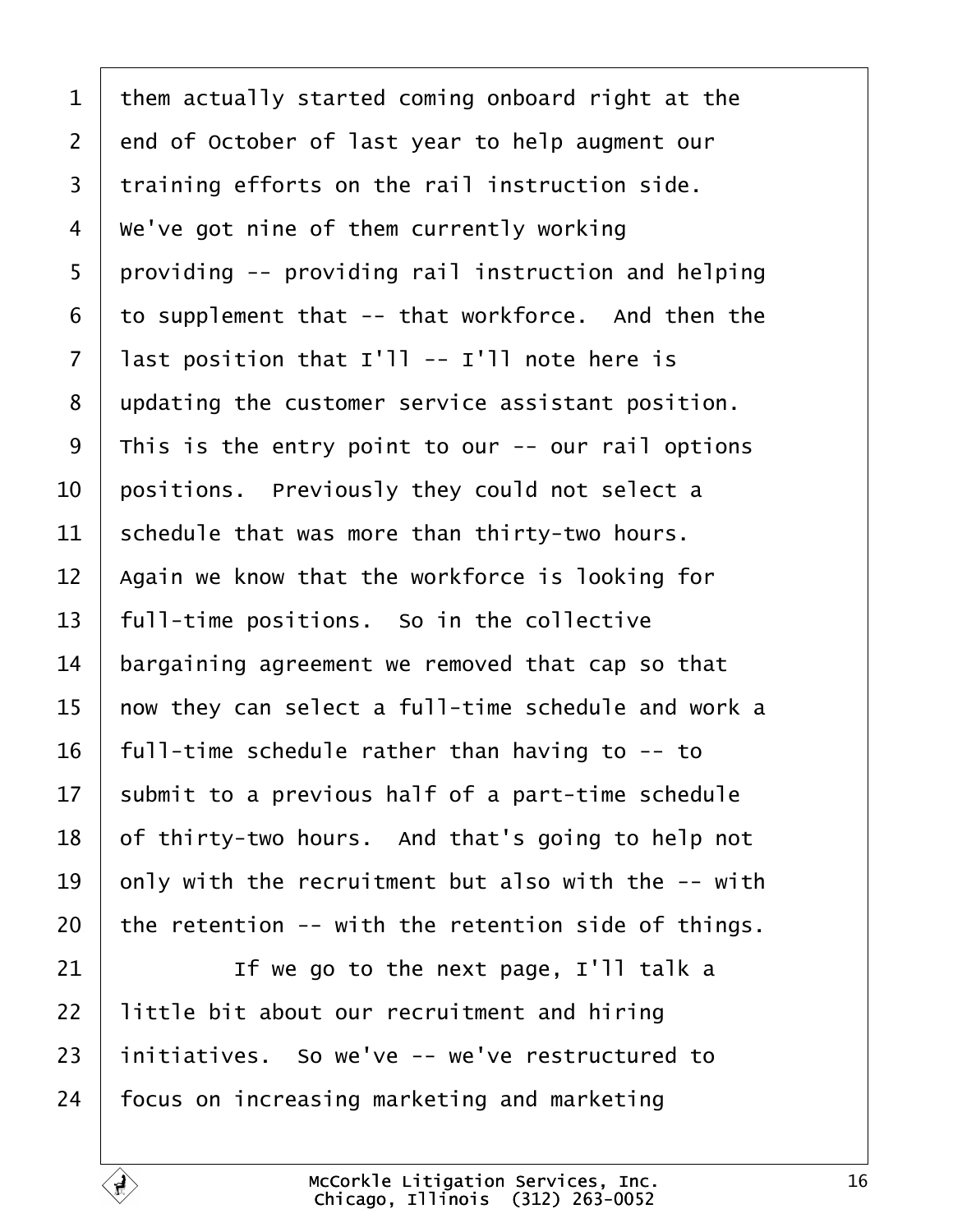<span id="page-16-0"></span>1 | our -- our positions. We're holding monthly career 2 | fairs and rotating the focus of those career fairs. 3 | You'll see a couple of advertisements on the 4 | right-hand side for some of those recent career | fairs that -- that we've held. We're also | presenting to some of our organizational partners. so not directly to job candidates but to those  $\vert$  organizations that serve job candidates and serve 9 | potential employees so that we can help familiarize  $\vert$  them with the process, what's required in various | phases of the process and help dispel some of the  $\parallel$  myths that may be out their about working at CTA.  $\vert$  So we look to do that a couple of times a month to  $\parallel$  help inform our partners so that they can better  $\parallel$  inform the clients that they're working with about the opportunities at CTA and how to successfully 17 complete that process. We've  $-$ - we participated in a career fair almost any time that it comes along.  $\vert$  So we attended, you know, thirty-six events in 2021 to talk about various opportunities. We focused on our capital campaigns last year. As  $-$  as you 22 | know, we've ramped up our capital programs and 23 | capital projects and filled close to 300 positions  $\vert$  associated with those. And at the bottom here I'll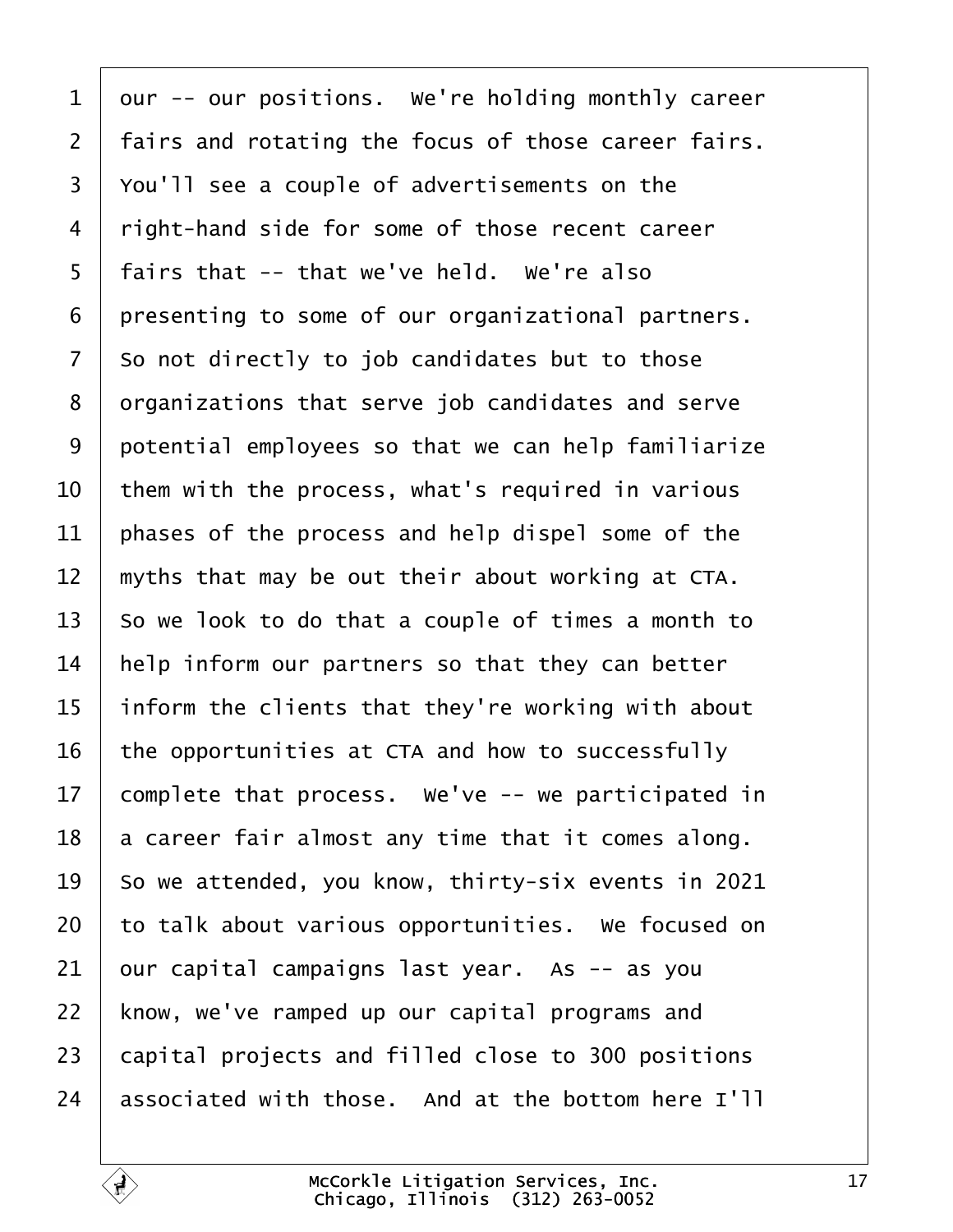<span id="page-17-0"></span>1 | just note the  $-$ - the overall hiring progress that  $2 \mid$  we've made across all of our positions. So in 3 2019, again baseline year pre-pandemic we hired  $4 \mid 1,170$  employees. During the pandemic year that dropped off but 2021 showed a robust recovery -- recovery with 1222 hires. We're well on track in 2022 reporting results through the 8 | first quarter. And we expect to see these numbers increase throughout the year.

  $\vert$   $\vert$  if you can go to the next page. To get  $\vert$  into some of the specifics about how we're | marketing these jobs and to highlight some of  $\vert$  the -- the creative thing that we're doing and  $\vert$  we're sharing with the rest of the industry as  $\vert$  well. We're undertaking efforts to reach a broad set of communities and market our opportunities.  $\vert$  We're taking full advantage of the system in using the  $-$  the advertisement placements that are made available on the system including sort of both | inside rail cars and in buses and on the outside as well taking advantage of the  $-$ - the side of bus  $\vert$  to -- to market opportunities to anybody that may 23 see the bus  $-$  may see the bus coming by. In  $\parallel$  addition we've had radio ads promoting our -- our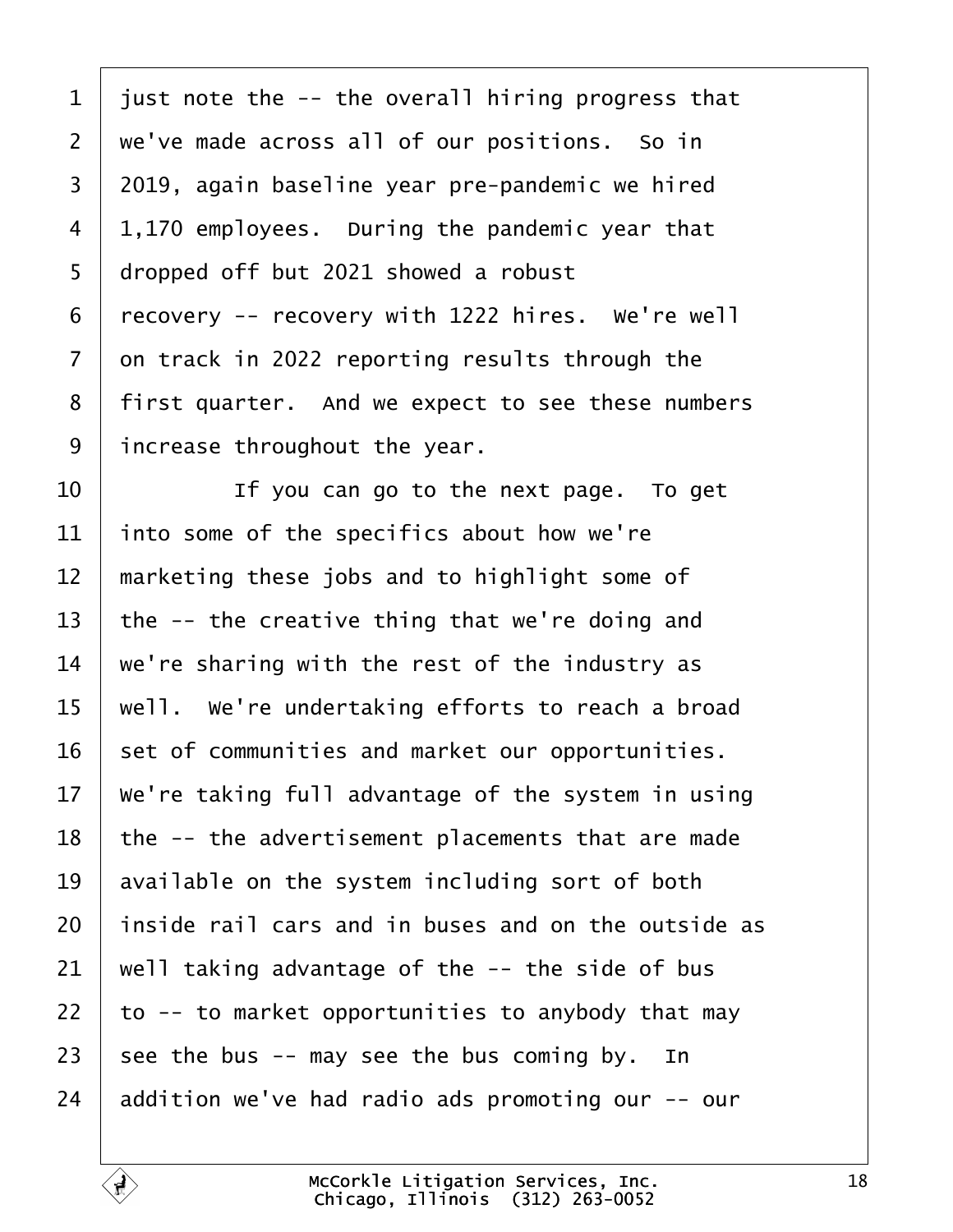<span id="page-18-0"></span>  $\overline{\phantom{a}}$  CTA career fairs. These radio ads have been  $\mid$  multilingual. They've not only been in English but  $\vert$  they've also been in -- in Spanish and in Polish. 4 | We've had communications also in Chinese when we've | had printed posters. And I'm going to show you a 6 couple of examples of  $-$  of those as well. In 7 addition, we've been using social media aggressively. Facebook, LinkedIn and  $-$  and others to -- to promote our jobs, to promote our career  $\vert$  fair and -- and interest in those. We've also partnered with our union partners throughout the 12 vear to  $-$  to have job fairs joining with them to -- to help reach a broader base of potential applicants for  $-$  for our jobs.

15· · · · · · If you go through the next page.· I'll go through some of the marketing and some of the | history and kind of highlight some of what we focus on as part of our advertising. So going back to | 2020, you can see some of our historic advertising | kind of on the right-hand side of this page focusing again on the bus operator position, | dispelling the myth that you need to have a CDL to apply for the job or even get hired which is not true. So we see a call out there that CDL is not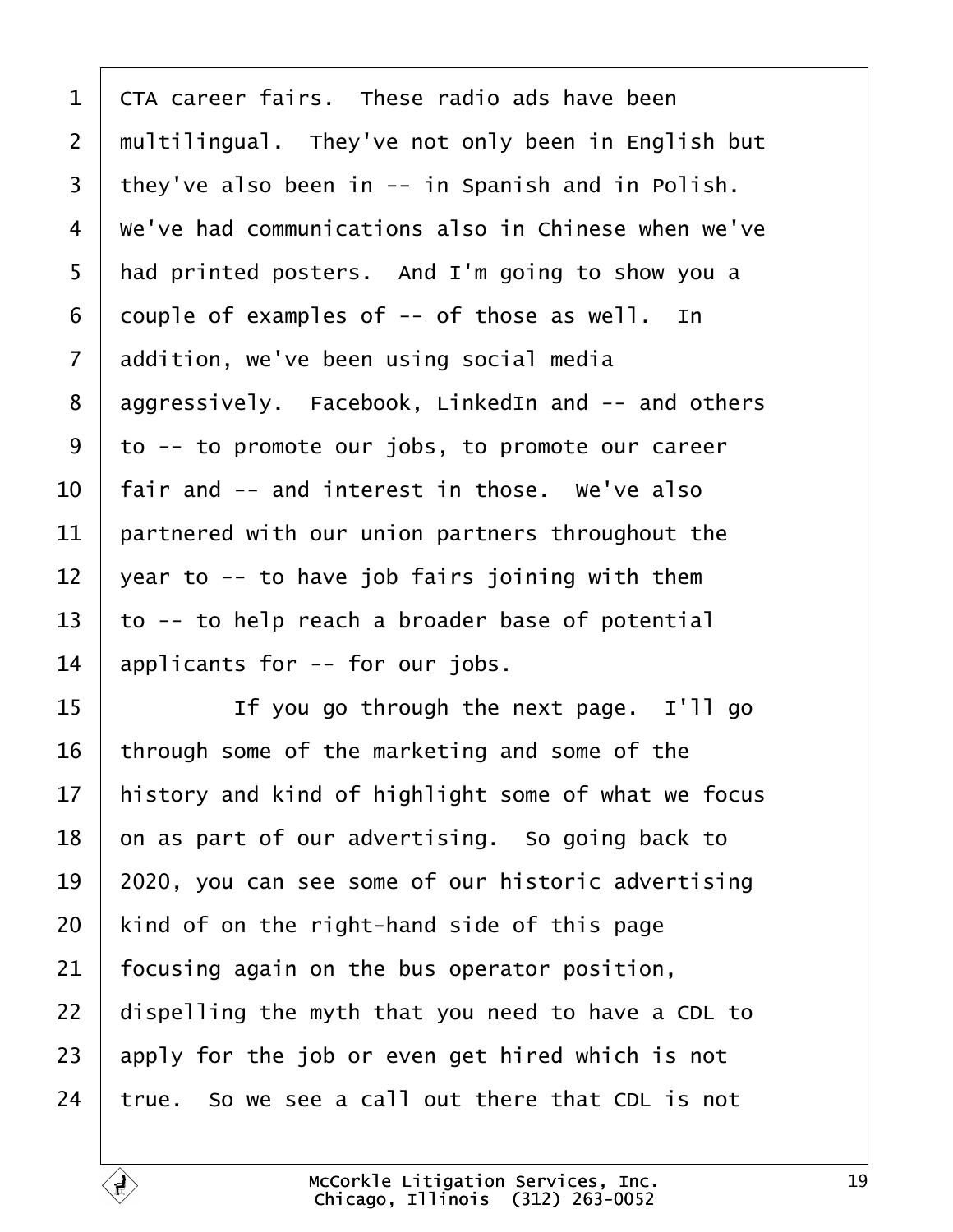<span id="page-19-0"></span> required to apply. Highlighting some of what we've | heard are the top reasons to become an operator.  $\overline{\phantom{a}}$  and highlighting both the benefits to the individual but also the benefits that employees | tell us they get in terms of providing service  $6 \mid$  to -- to the riding public and in working with their other employees here at CTA. And then you'll see some of the  $-$ - the ads that we  $-$  we've been 9 putting forward to directly address some of our  $\vert$  competitors focusing on delivery drivers, rideshare drivers and the benefits that we offer in terms  $\vert$  of -- of a stable career, strong benefits that we  $\parallel$  have at CTA for those folks who are -- are 14 interested in driving and trying to move them from 15 being a rideshare driver into  $-$  into being a bus | operator. You can see on the next page more of  $\vert$  that better on the bus campaign which we ran | throughout 2021. And then some of our seasonal  $\vert$  advertising efforts where we try to -- to capture people as they might have been in seasonal jobs and what those -- what those careers might look like at  $-$  at CTA. So a seasonal delivery driver might be interested in  $-$  in being a bus operator. somebody who works in retail can focus cuss on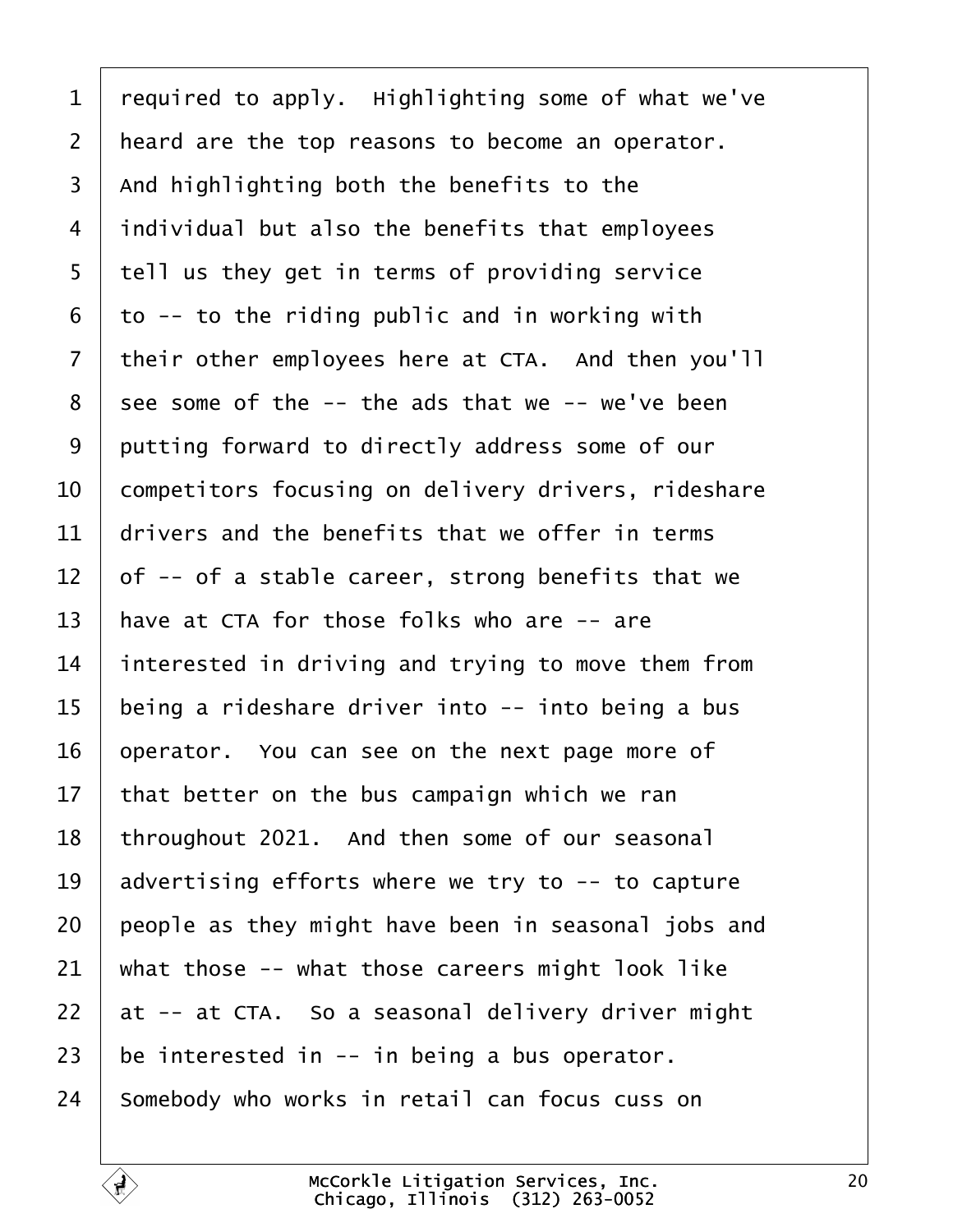<span id="page-20-0"></span>1 | being a customer service assistant. So focusing on those entry points and then really the benefits that -- that come with working at CTA and having that sort of stable long-term career opportunity with CTA. And then the launch of our full-time bus operator campaign. So if you go to the next page,  $\vert$  you'll see some of those seasonal ads and the 8 | results that we saw from those. Again those were 9 | launched at the end of last year and the start of  $\vert$  this year. Again saying, hey, now that you're done with your seasonal opportunity, come on and look  $\vert$  for a -- for a long term career with CTA. A strong  $\vert$  response to that in terms of our career fair 14 | participation and our reach on  $-$ - on social media.  $\mid$  And if we move from there, highlights our full-time bus operator campaign on the next page. You can see examples of those ads. Again you can see some of the  $-$ - the multiple languages that we're putting these ads out in. You can see the ad on the side of the bus to catch people not only as they're inside of the bus that you see on the outside of  $\vert$  the bus just focusing on the fact that, you know, now we're hiring full-time -- full-time bus operators and this is, you know, for the first time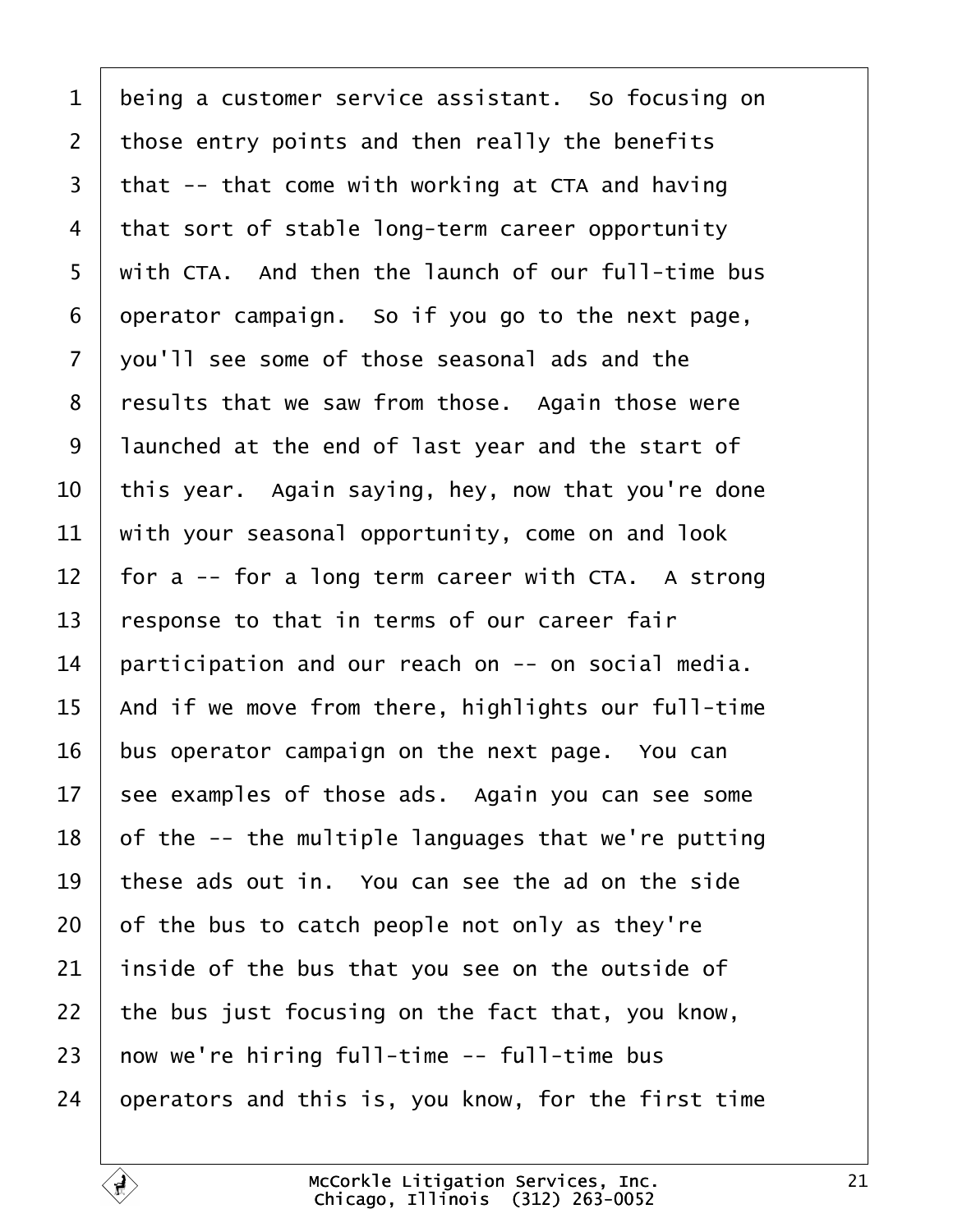<span id="page-21-0"></span> ever a full-time entry-level opportunity on the bus side. And so despite the  $-$ - the headwinds that  $\vert$  we've talked about earlier in terms of the market and marketplace, you know, this is really helping 5 | us to turn the corner on our recruiting efforts and to help to fill some of the -- those gaps that we saw that were created by the pandemic. So we've been pleased with the response so far to  $-$  to this campaign and to the changes to the position. We've  $\vert$  had a strong set of job applications. We had a  $\vert$  full -- a full class starting just this week for the full-time operator position. And we're always  $\vert$  looking for ways to enhance it, to -- to streamline  $\vert$  our process, to find ways to  $-$  to help people more successfully navigate the process and to  $-$ - to find ways in which we can make this better. So this is  $\vert$  not the end. We're not going to rest here. We're | going to focus on continuing to  $-$  to fill these  $\vert$  positions and  $\vert$ - and to create these opportunities | for -- for the workforce.

21· · · · · · If we go to the next page.· At the end of 22 | this, we'll show you a video but I also want to give you a preview of the upcoming campaign. So if vou go to the next page here. The upcoming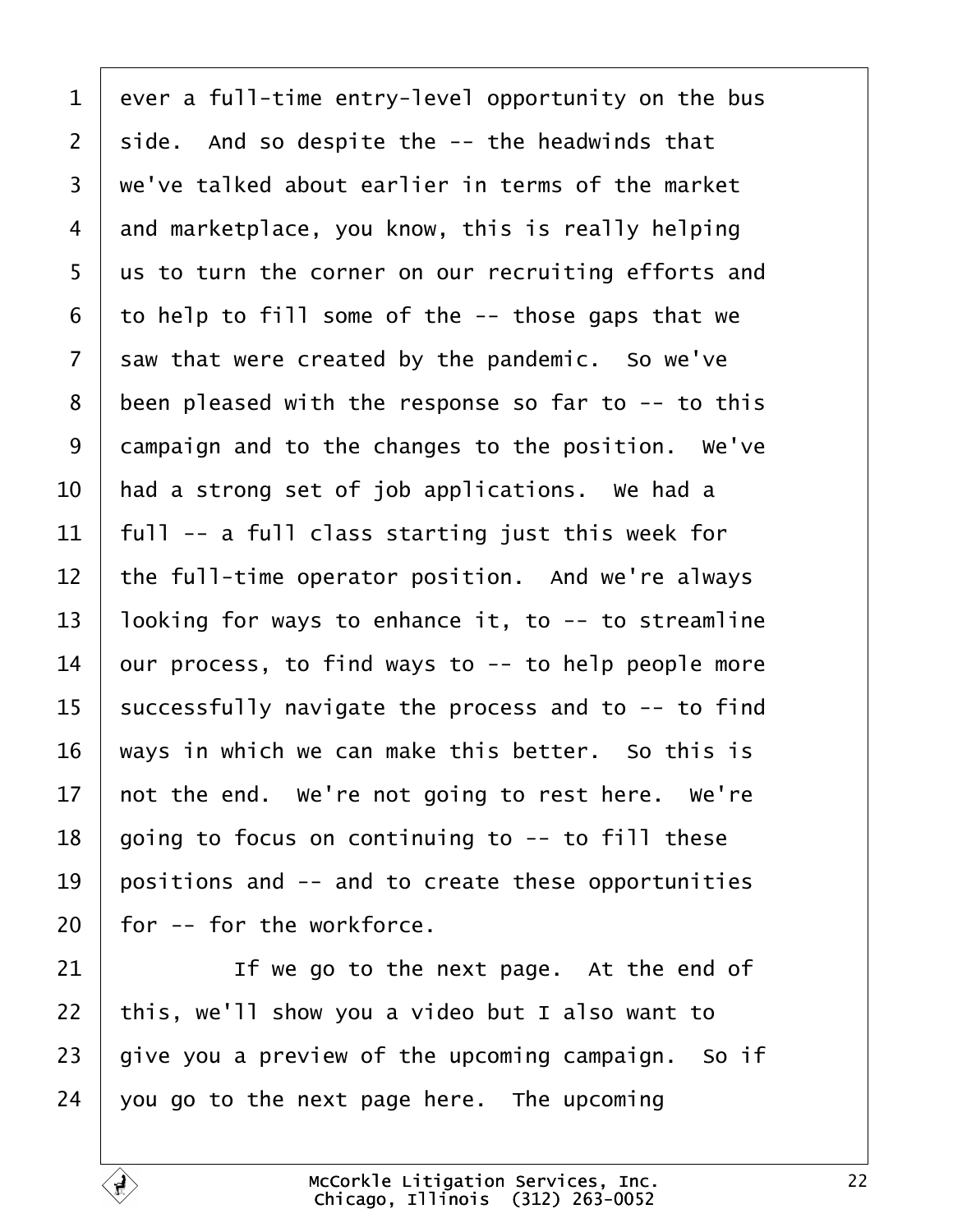<span id="page-22-0"></span> campaign is going to focus on pictures of our employees. The I clean it, I fix it, I drive it 3 campaign and picture yourself at CTA. So you can see the little Polaroids here where we'll have 5 | pictures of employees who are performing those | functions to help kind of humanize, you know, what it means so people can see their self working at  $\vert$  CTA in various functions and promoting that. 9 | Right? Promoting sort of the  $-$ - the people and the | personal level of the jobs and of the opportunity  $\vert$  at CTA. And we're looking forward to -- to | launching this campaign this -- this summer and  $\vert$  really sort of continuing to -- to -- to build our | brand and to -- and to promote the -- the CTA | workforce opportunities.

16 So with that, we do have a thirty-second  $\vert$  video that's up on our Web site that's been | promoted on social media. I do want to show that  $\vert$  as well. It is -- Herb is going to pull it up | here. You can find this on CTA -- TransitChicago.com/careers where we have our -- our | job postings as well. Go ahead, Herb. 23 | **Casa Company (State Company Proportion** Company (Video played.) MR. MCKONE: Okay. Thank you for the

> McCorkle Litigation Services, Inc. Chicago, Illinois· (312) 263-0052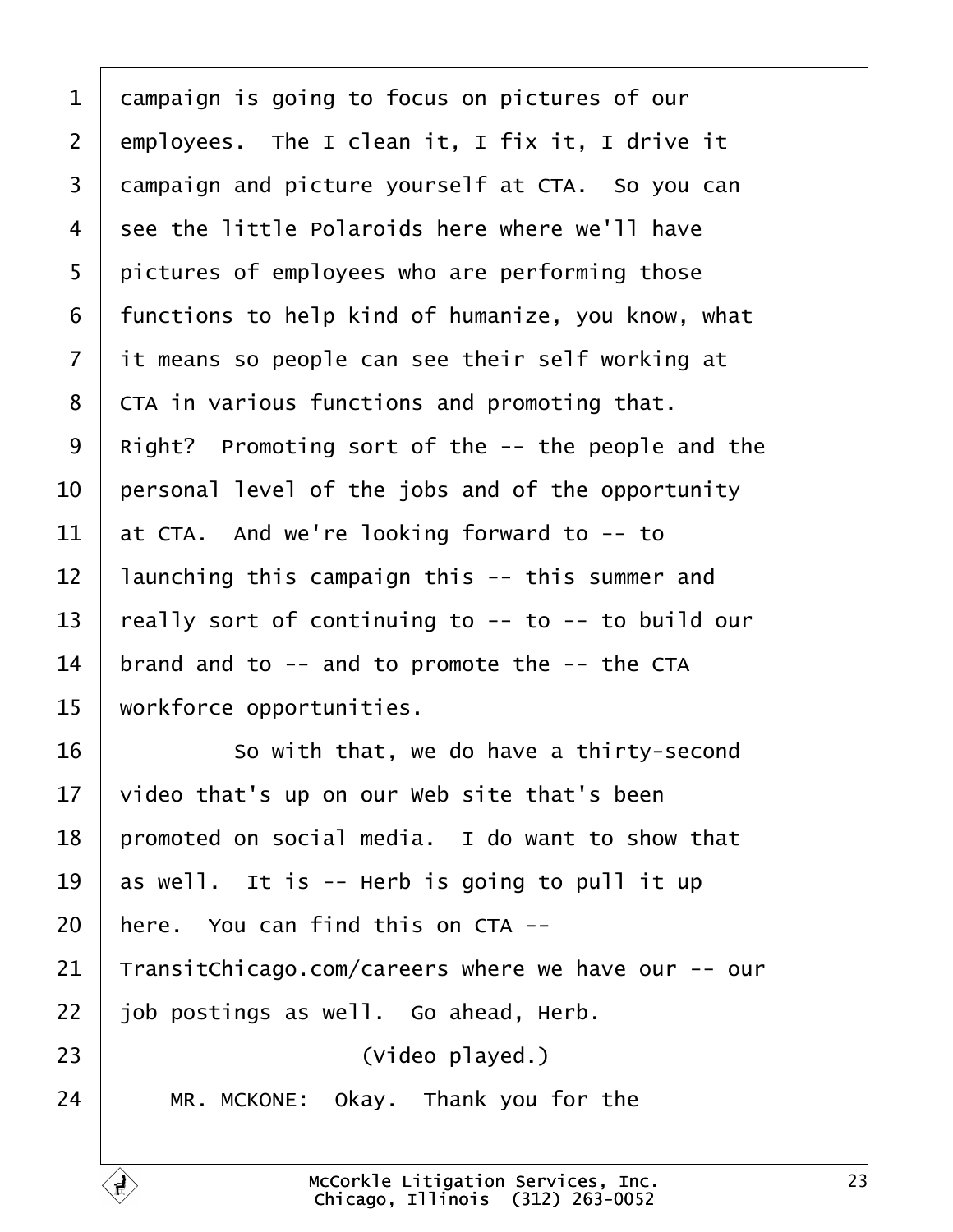<span id="page-23-0"></span>1 | opportunity to present. I'm happy to answer any  $2 \mid$  questions. 3 SECRETARY LONGHINI: Let the record show that  $4$  | Director Ortiz has also joined the proceedings. 5 | Chairman Miller, any questions or comments? 6 CHAIRMAN MILLER: No questions. Good  $7$  | presentation. Thank you. 8 | PRESIDENT CARTER: Greg? 9 | SECRETARY LONGHINI: I'm sorry. 10 PRESIDENT CARTER: Before you take questions,  $11$  let me just say something in summary to --12 SECRETARY LONGHINI: Sure. 13 | PRESIDENT CARTER: -- that you all heard here.  $14$   $\vert$  And I know we've given you a lot of information. 15  $\vert$  And -- and I -- I -- I was concerned that, you  $16$  | know, we're overwhelming you with all the stuff 17  $\vert$  that we're doing but it occurs to me that in all  $18$  the time that I've been here at CTA we have never  $19$  | really informed the board on what our hiring  $20$  process is or how we're engaging in it and it is  $21$  such a critical component to our success in  $22$  everything else that we do. That I wanted him to  $23$  at least give you this kind of an overview. If 24  $\vert$  there are things out of this presentation that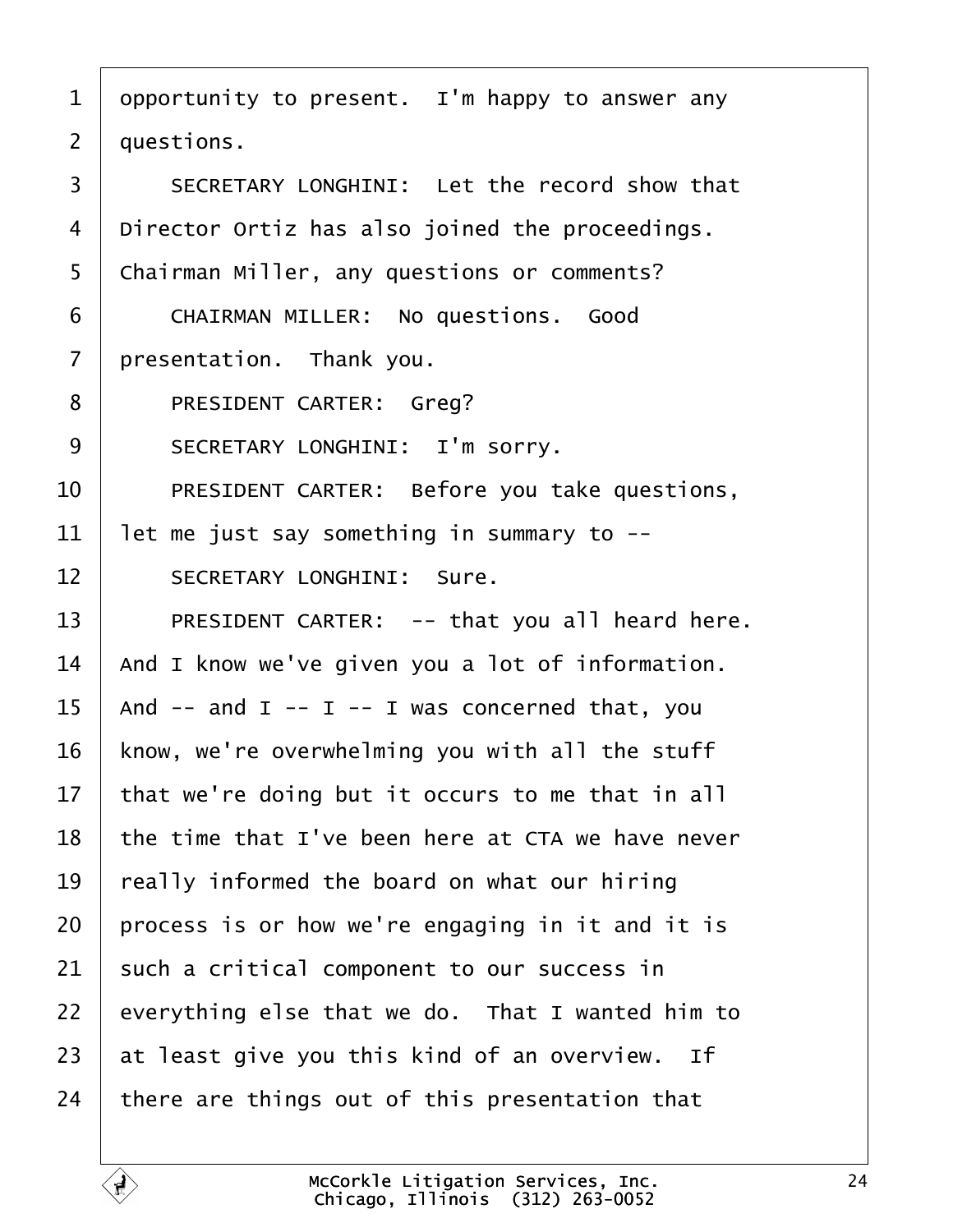<span id="page-24-0"></span>  $\vert$  you'd like to hear more about or would like to dive deeper into, let us know. We can then  $-$ - we could  $\vert$  then focus our presentation on those particular 4 items or issues but this is really is a chance just | to keep(inaudible) -- at the CTA. Clearly the challenges that we face since we fell under the pandemic and certainly the new strategies we put in 8 | place to basically try to improve our recruitment 9 and to, you know, increase our flexibility in terms  $\vert$  of the way that we hire people to take it to the  $\vert$  reality of social distancing and things we're dealing with right now.

13 DIRECTOR MILLER: Thank you. No questions. 14 SECRETARY LONGHINI: Director Barclay? 15 | DIRECTOR BARCLAY: Yeah. I -- I do have a comment. First, thank you for bringing us up to date on the hiring efforts. You know, I went out to the garage a couple weeks ago and one of the  $\vert$  things that a couple of drivers said that they had people who were  $-$  they're referring to seek | full-time employment at CTA. And given the nature of the competition with the CDL license, school bus 23 drivers, you know, Uber drivers. Everybody is trying to  $-$  to basically get in. They basically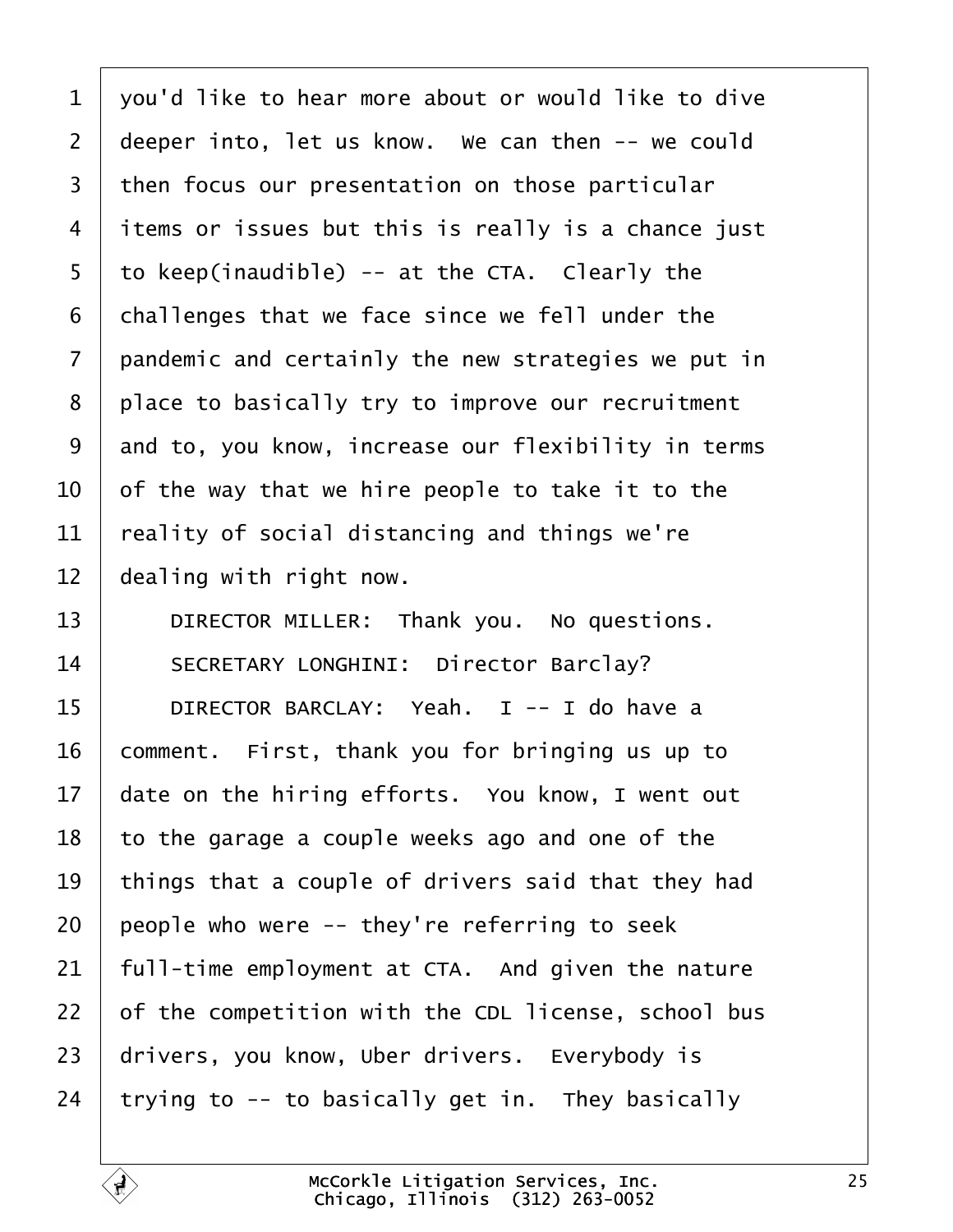<span id="page-25-0"></span> $1$  said that the  $-$ - the process in terms of the 2 background check takes a lot of time. How have you 3 | streamlined the background check so that we can be  $4$  competitive so that we can get an employee before 5 someone else grabs that person?

6 | MR. MCKONE: Yeah. So as I noted at the top,  $7 \mid$  we -- we have seen delays. Right? Covid impacted 8 delays from our background check providers. And we 9 | use multiple providers to make sure we have a full sense of -- of everyone's background. For the bus 11 | operator position specifically, we've been  $-$ - we've begun to bring people on  $-$  on a contingent basis  $\vert$  so if -- if things start to get delayed, we make 14 sure that we can bring them onboard and  $-$  and have them as employees even as we're finishing the background check process. In addition, the background check -- we have a background check  $\mid$  review and review committee. They've been meeting  $\parallel$  more frequently to make sure that we're speeding up any reviews that have to take place as  $-$  as part of the background check process. **CHAIRMAN BARCLAY:** Thank you.

23 | SECRETARY LONGHINI: Director Silva?

24 DIRECTOR SILVA: No questions.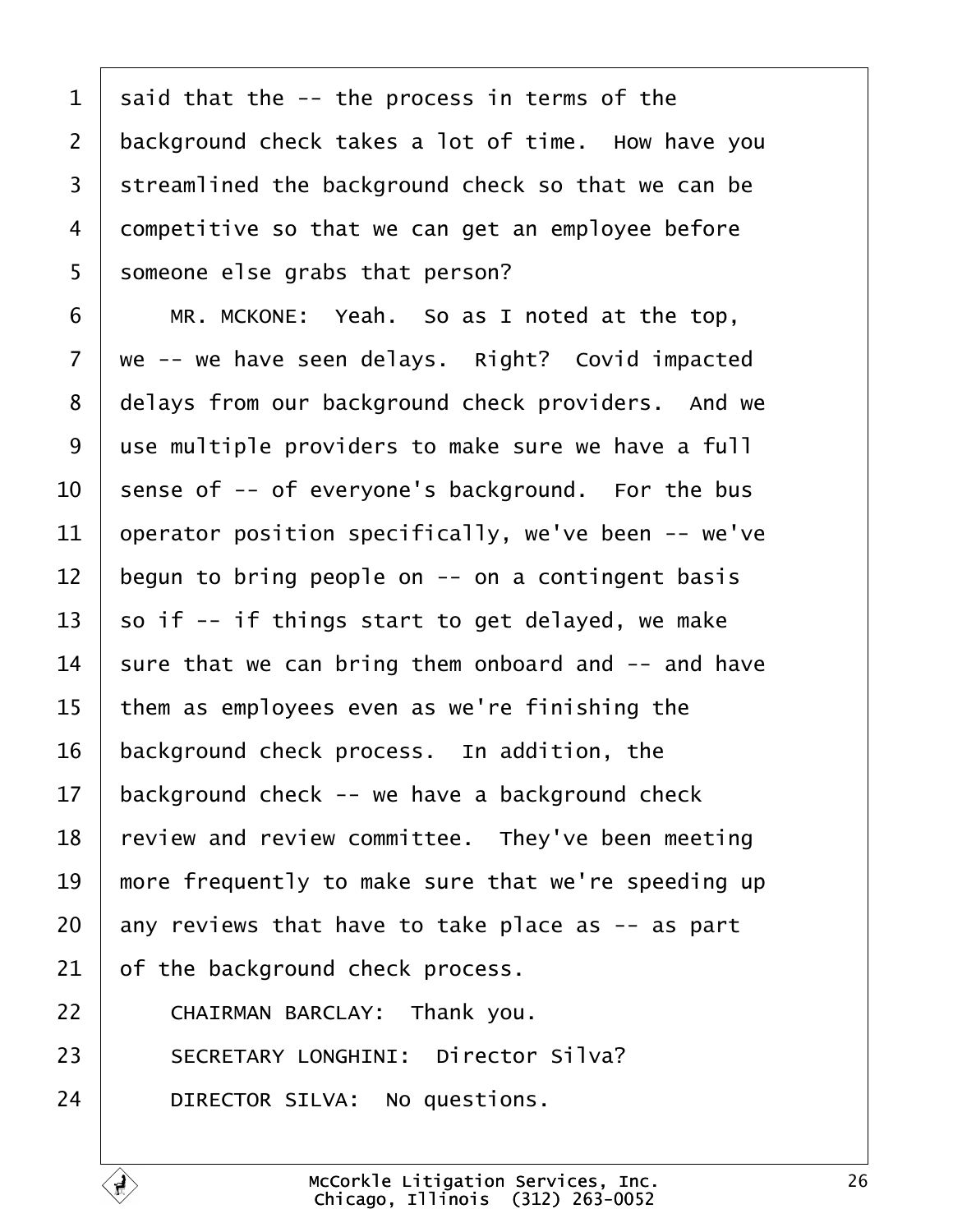<span id="page-26-0"></span>1 | SECRETARY LONGHINI: Director Ortiz? 2 DIRECTOR ORTIZ: I'm not on this committee but  $3$  I would like to highlight two points if I may? 4 SECRETARY LONGHINI: Sure.

5 DIRECTOR ORTIZ: Thank you again for the broad overview. I know these are hard times to really bring onboard exceptional partners to be part of 8 | our team. Just on two thoughts on the last part of 9 the presentation in terms of ads. I wonder if your  $\parallel$  marketing team is thinking through diversity within 11 vour strategy. One of the things that impacted me  $\vert$  on the slides is, you know, I fix it and I drive it  $\parallel$  which makes a lot of sense but I clean it I'm not so sure how many people would want to sign up and  $\vert$  say, hey, feature me and I clean these buses 16 | knowing that some of them are just hard to  $-$ - to 17 | engage with. So I just  $-$  you know, if you want to | think through that and make sure your team is 19 | thinking through the putting on the hat of the other people on the other side who we want to target and then, you know, bring onboard. The  $\vert$  benefits piece I think would be a great attraction to people and just really thinking about the audience that we're trying to capture and what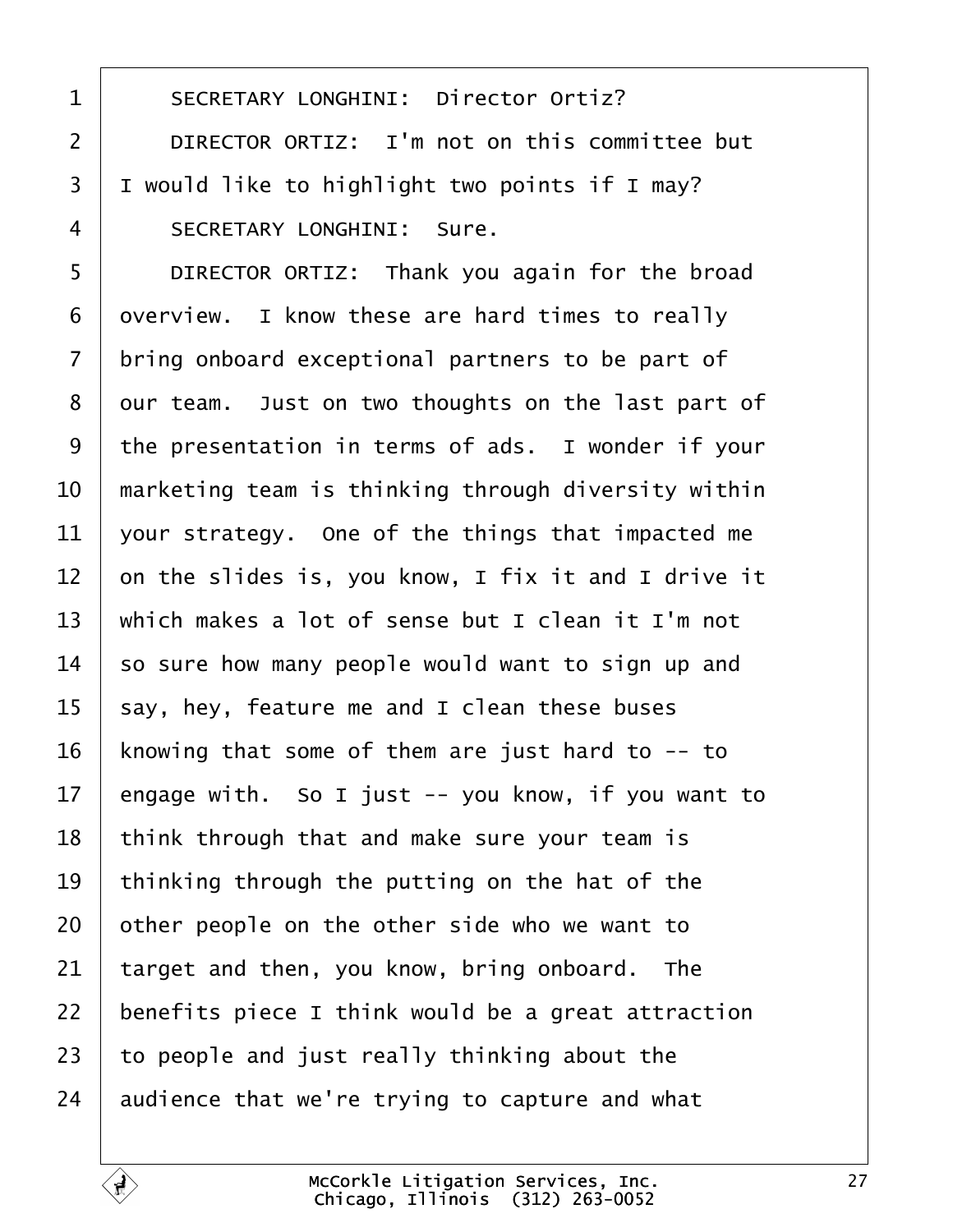<span id="page-27-0"></span> would be really comfortable and exciting for them  $\vert$  to join us. Last but not least, I think at the end of the video if you want to take a look at that video again at the very end if you want to think 5 | through the lens of diversity, you know, how is that portrayed. How could it be enhanced? I did actually really like the ads that had different 8 colors in the background and the different splits but that final image on that video I'm not sure  $\parallel$  really captures that diversity as well. So I  $\vert$  welcome you to take a look at it with your team and  $\parallel$  make sure we're trying to get a broad breadth of our top talents in the city to really join us and be part of our team. So thank you. 15 | MR. MCKONE: Thank you. Much appreciated. 16 SECRETARY LONGHINI: Thank you. 17 PRESIDENT CARTER: Director Ortiz, one of the | things that we can also give a more detailed  $\parallel$  presentation on is what our recruitment efforts are around diversity. How we -- how we engage the various communities here in  $-$  in the city to  $-$  to directly recruit from them. And it's an issue that  $\vert$  not only you have raised but that elected officials raised with us on a regular basis. We have a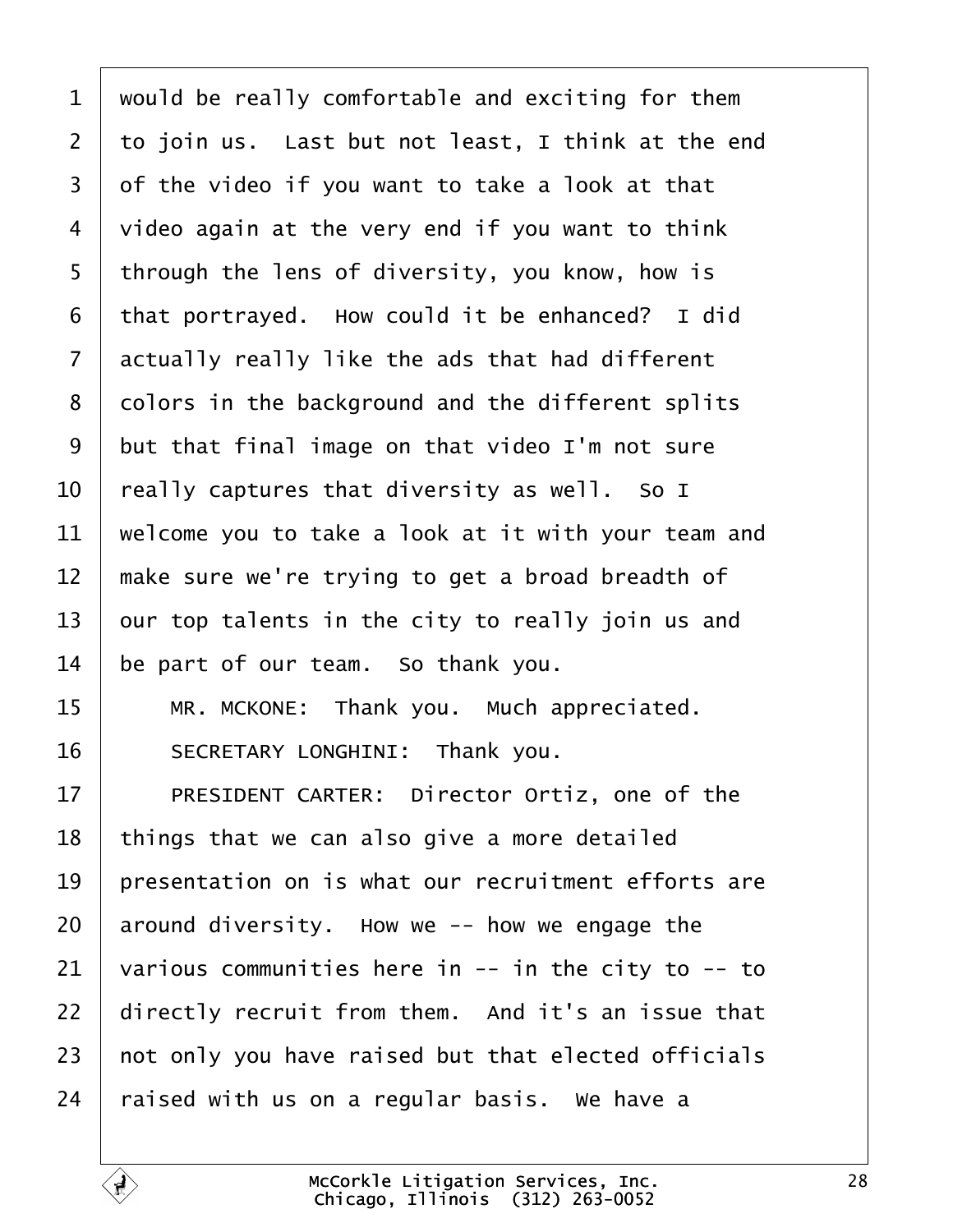<span id="page-28-0"></span>

| $\mathbf 1$    | very -- we have very extensive level of engagement   |
|----------------|------------------------------------------------------|
| $\overline{2}$ | that is targeted and focused on various communities  |
| $\overline{3}$ | here in $-$ in Chicago. And we can have $-$ have Tom |
| 4              | and his team put together a more detailed            |
| 5              | presentation on that.                                |
| 6              | DIRECTOR ORTIZ: That would be great. Thank           |
| $\overline{7}$ | you.                                                 |
| 8              | PRESIDENT CARTER: Uh-huh.                            |
| 9              | DIRECTOR ORTIZ: I'm sure you're doing that. I        |
| 10             | just thought I'd help.                               |
| 11             | PRESIDENT CARTER: Yeah. You know, it is a            |
| 12             | challenge. You're absolutely right to point that     |
| 13             | out. And -- and obviously we're always looking for   |
| 14             | ways that we can improve on that. But, you know,     |
| 15             | it is -- it is a concern of ours. You know,          |
| 16             | clearly we want the agency to reflect the diversity  |
| 17             | of the city that we serve. We are a very diverse     |
| 18             | workforce but we could be better and we talk about   |
| 19             | that a lot. I'm mean an awful lot. Tom knows that    |
| 20             | he and I have rendered conversations about what we   |
| 21             | can do to improve on that and clearly if any of the  |
| 22             | members of the Board have other ideas of things      |
| 23             | that you think we should be doing, other ways to     |
| 24             | engage, we'll be happy to hear that. And more        |
|                |                                                      |

É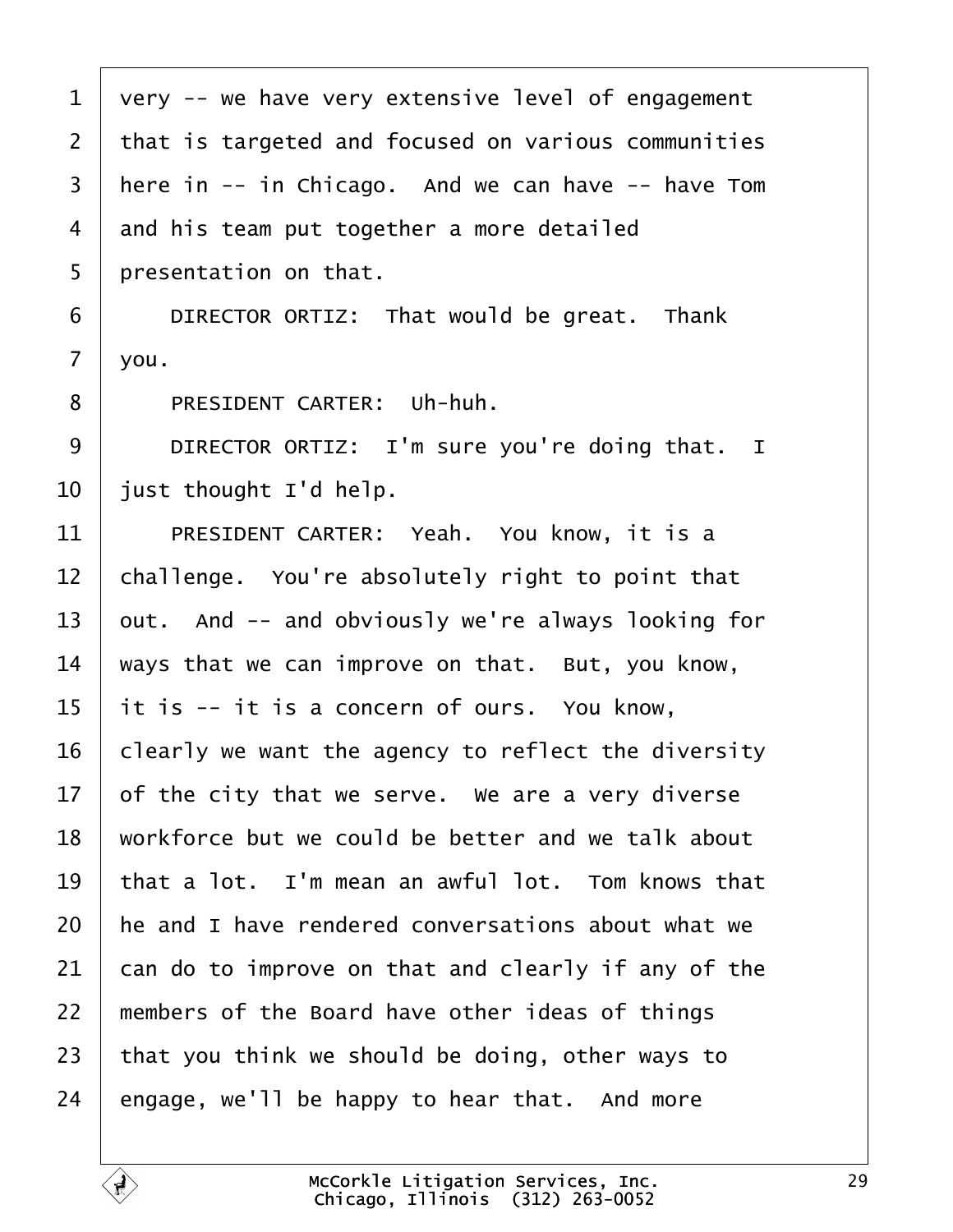<span id="page-29-0"></span>

| $\mathbf{1}$   | importantly we'll -- we'll put together a more                         |
|----------------|------------------------------------------------------------------------|
| $\overline{2}$ | detailed presentation but just focusing on that                        |
| 3              | aspect of the recruiting process.                                      |
| 4              | DIRECTOR ORTIZ: That would be great. Thank                             |
| 5              | you.                                                                   |
| 6              | SECRETARY LONGHINI: Okay. Thank you.                                   |
| $\overline{7}$ | Chairman Miller, we're finished with delivery.                         |
| 8              | CHAIRMAN MILLER: Thank you so much to Tom for                          |
| 9              | that presentation. Since there's no further                            |
| 10             | business to come before the committee, I move to                       |
| 11             | adjourn.                                                               |
| 12             | DIRECTOR BARCLAY: Second.                                              |
| 13             | SECRETARY LONGHINI: Moved and -- moved and                             |
| 14             | seconded by Chairman Miller and Director Barclay.                      |
| 15             | Director Silva?                                                        |
| 16             | DIRECTOR SILVA: Yes.                                                   |
| 17             | SECRETARY LONGHINI: Director Barclay?                                  |
| 18             | DIRECTOR BARCLAY: Yes.                                                 |
| 19             | SECRETARY LONGHINI: Chairman Miller?                                   |
| 20             | <b>CHAIRMAN MILLER:</b><br>Yes.                                        |
| 21             | SECRETARY LONGHINI: We are adjourned with all                          |
| 22             | three members adjourn -- voting to adjourn.                            |
| 23             |                                                                        |
| 24             |                                                                        |
|                |                                                                        |
|                | McCorkle Litigation Services, Inc.<br>Chicago, Illinois (312) 263-0052 |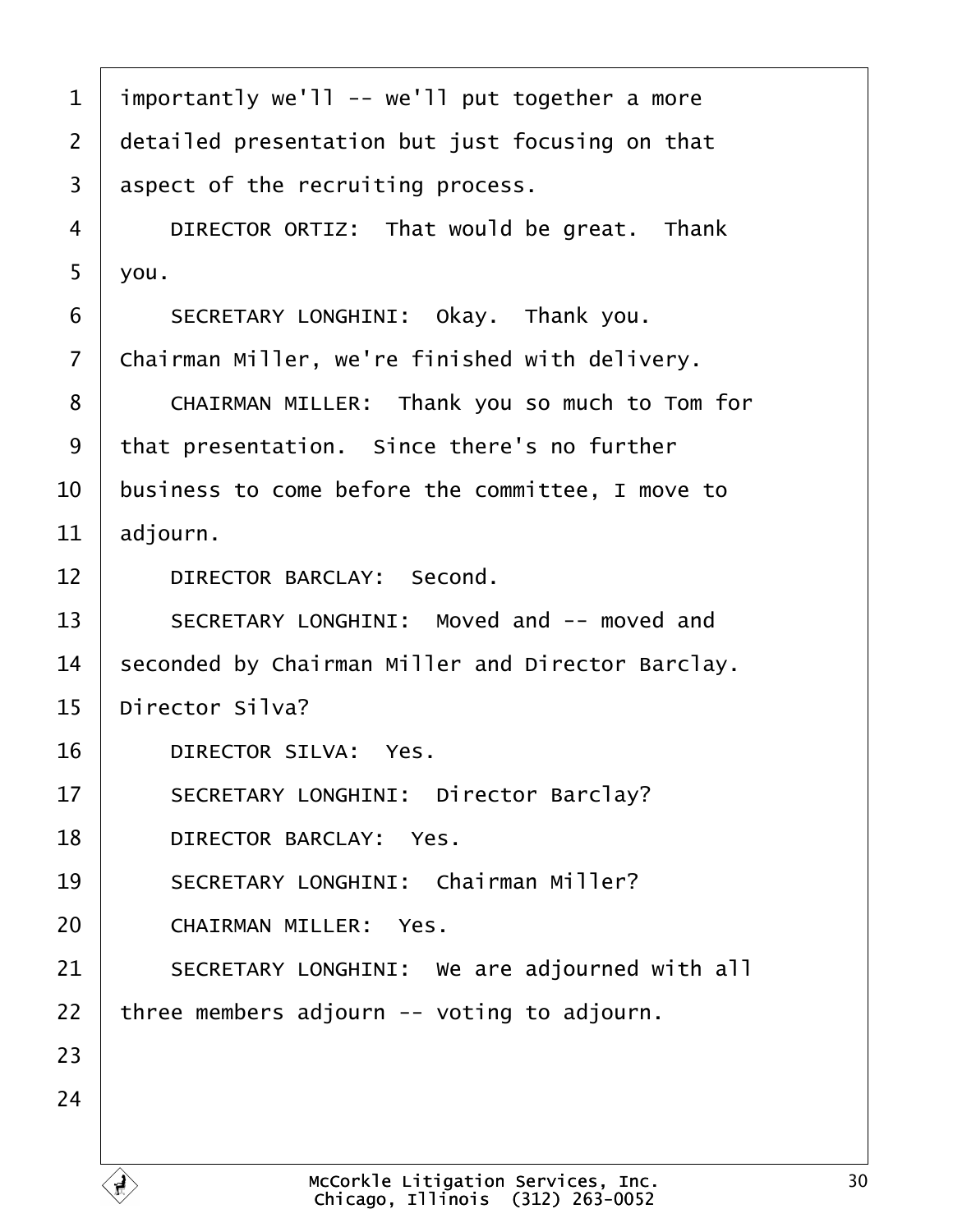| $\mathbf{1}$            | (which were all proceedings had                                              |
|-------------------------|------------------------------------------------------------------------------|
| $\overline{2}$          | in the above-entitled cause at                                               |
| $\overline{\mathbf{3}}$ | this time.)                                                                  |
| $\overline{\mathbf{4}}$ | (Meeting concluded                                                           |
| 5                       | at 10:08 a.m.)                                                               |
| $\boldsymbol{6}$        |                                                                              |
| $\overline{7}$          |                                                                              |
| 8                       |                                                                              |
| 9                       |                                                                              |
| 10                      |                                                                              |
| 11                      |                                                                              |
| 12                      |                                                                              |
| 13                      |                                                                              |
| 14                      |                                                                              |
| 15                      |                                                                              |
| 16                      |                                                                              |
| 17                      |                                                                              |
| 18                      |                                                                              |
| 19                      |                                                                              |
| 20                      |                                                                              |
| 21                      |                                                                              |
| 22                      |                                                                              |
| 23                      |                                                                              |
| 24                      |                                                                              |
|                         |                                                                              |
|                         | McCorkle Litigation Services, Inc.<br>Chicago, Illinois (312) 263-0052<br>31 |

 $\Gamma$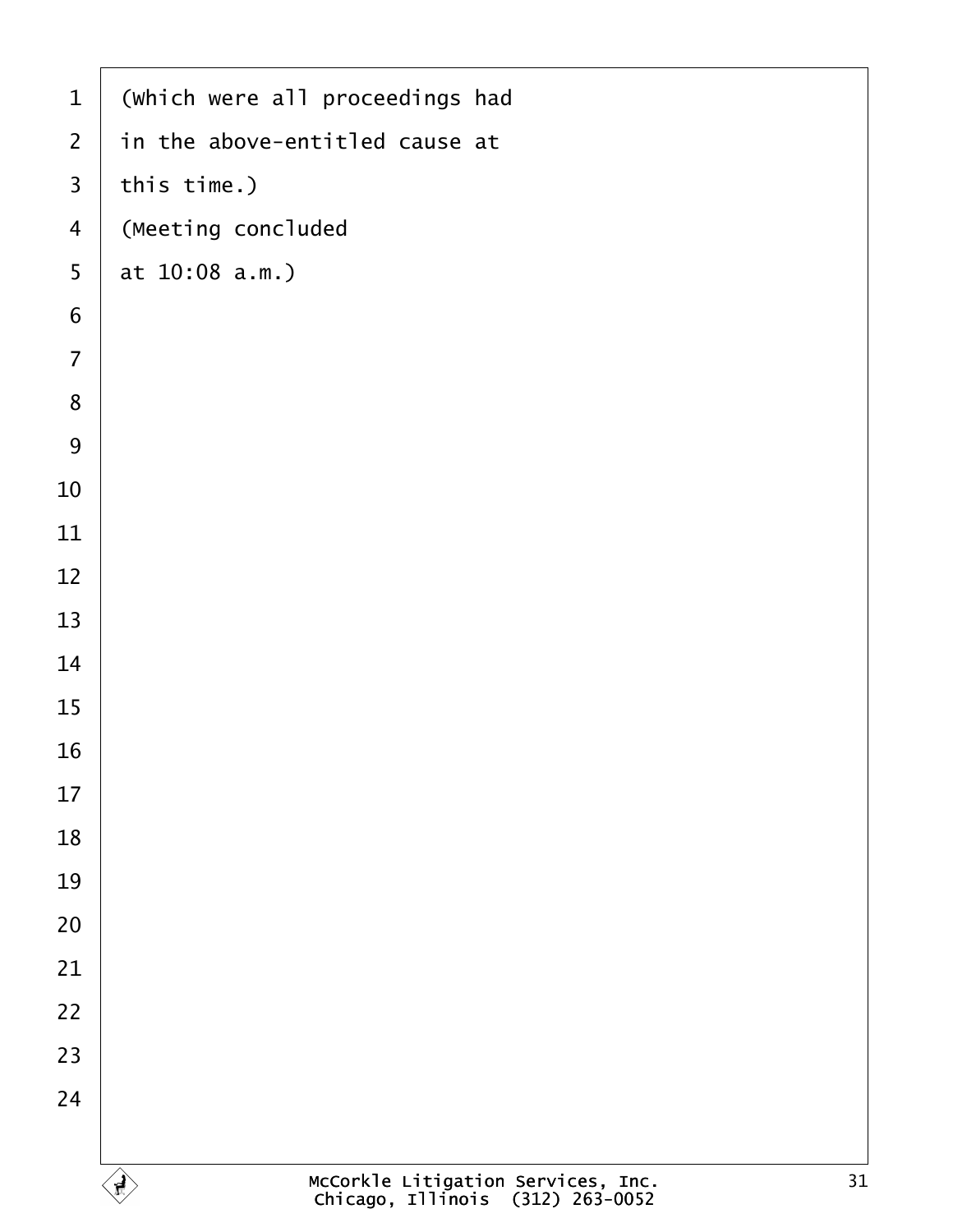1 | STATE OF ILLINOIS )  $)$  SS: 3 COUNTY OF C O O K )

5 | MARGARET E. MECKLENBORG, as an Officer of the Court, says that she is a Certified Shorthand | Reporter doing business in the State of Illinois; that she reported in shorthand the proceedings of said meeting, and that the foregoing is a true and  $\vert$  correct transcript of her shorthand notes so taken  $\vert$  as aforesaid, and contains the proceedings given at said meeting via videoconference.

**IV IN TESTIMONY WHEREOF:** I have hereunto set  $\parallel$  my verified digital signature this 13th day of 15 | May , 2022.

18 Margaret E. Mecklenborg 19 | **Illinois Certified Shorthand Reporter** 

McCorkle Litigation Services, Inc. Chicago, Illinois· (312) 263-0052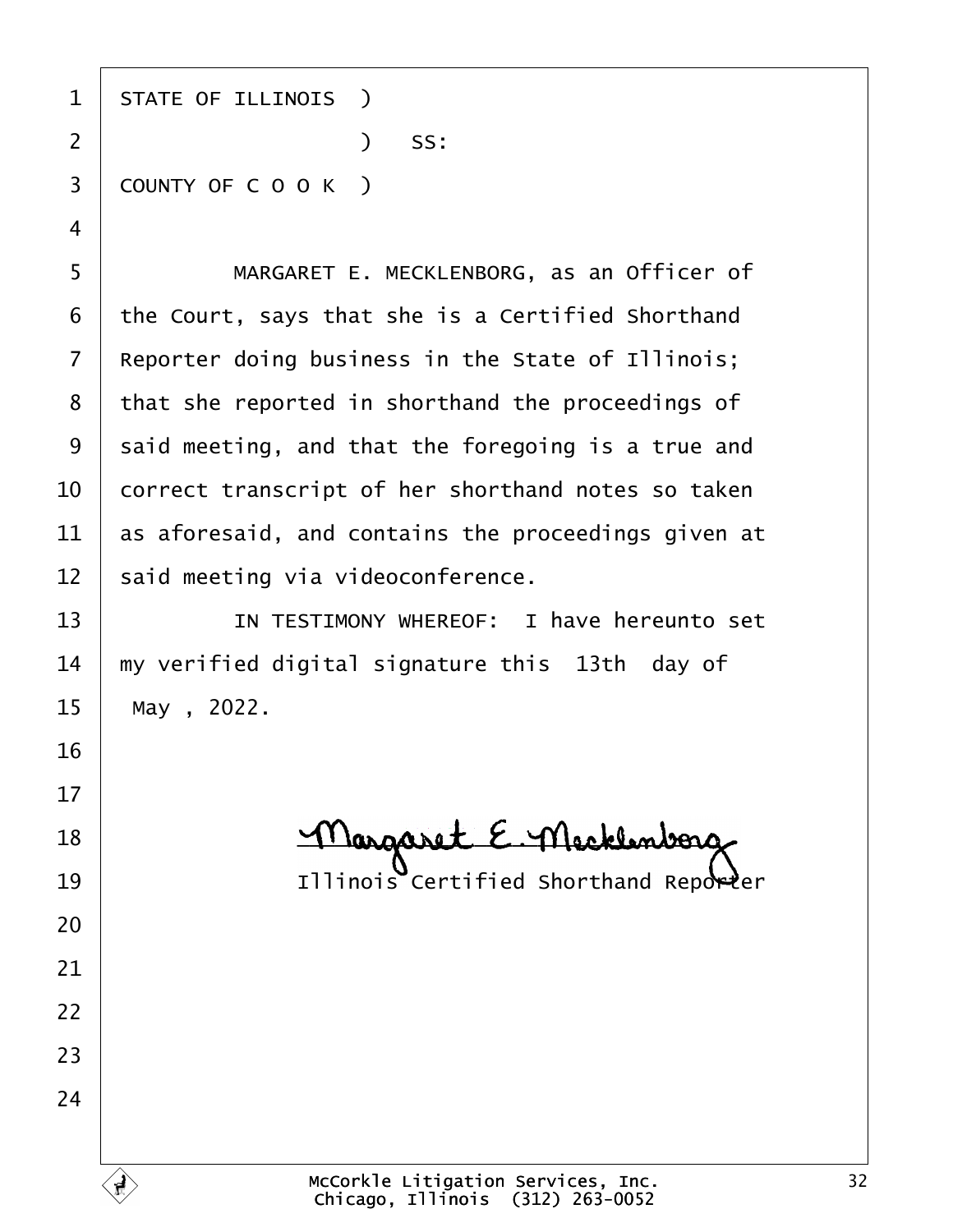1 1,000  $6:14$ 1,170  $18.4$ 10.000  $6:3.4$ 100  $9:12$  $11$  $5.1$ 11,000  $6:4$  $11th$ 4:10,20 1200  $6.14$ 1222 18:6  $\overline{2}$ 2019 7:20 11:7,22 18:3 2020 11:16 12:2 19:19 2021 7:20 11:17 12:4 17:19 18:5 20:18 2022 4:6.10.20 5:1 18:7  $\overline{\mathbf{3}}$ 300 15:11 17:23 5 5th  $4:6$ 6 66  $9:21$  $\overline{7}$  $7(e)$  $4.15$  $\mathbf{9}$ 92  $Q - 1R$  $9:04$  $4:3$ A a.m.  $4.3$ ability  $8.18$ absenteeism  $7:24$ absolutely  $29.12$ accessible 13:22 acquire  $8:13$ acquisition  $6:8$  12:16 Act  $4:15$ 

actively 15:20 ad  $21.19$ addition 7:21 15:16 18:24  $19.726.16$ address 10:7 20:9 addressing  $12.9$ adjourn  $30:11.22$ adjourned  $30.21$ adjustments  $9.5$ **Administrative** 5:18,21 ads  $18:24$  19:1 20:8 21.7 17 19 27:9 28:7 advantage 18:17,21 advertisement  $18.18$ advertisements  $17:3$ advertising 19:18,19 20:19 agencies 9:12,18,21,24 agency 7:10 15:2 29:16 agenda  $5:16$ aggressively  $19:8$ agreement 10:4 15:4,23 16:14 ahead  $23.22$ allowing  $13:1$ American  $9:11$ annually  $6.14$ applicants 19:14 application  $12:13$ applications 7:14,20 22:10 apply 19:23 20:1 appointments  $12.22$ appreciated  $28.15$ approved  $15:9$ approximatelv  $6.3$ areas  $8:20$ aspect  $30.3$ assessments 14:2,8,10 assistant 11:12 16:8 21:1 **Association**  $9:11$ attendance 15:11 attended  $17:19$ attraction  $27.22$ 

attrition 7:8 9:23 audience  $27.24$ Audit call augment automatically 13:4.24 availability 13:17 awful 29:19 R cap  $12.4$  13.9 15.21  $19.18$ background 6:2 8:20,23 13:6,7 26:2,3,8,10,16,17,21 **Barclay** 5:8,9 25:14,15 26:22<br>30:12,14,17,18 bargaining 10:4 15:4 16:14  $19.13$ baseline cars 11:6 18:3 basically 25:8.24 basis 26.12.28.24 begin CDL begun  $26:12$ **henefits** 6:18.21 20:3.4.11.12  $21.227.22$ 7:4 9:9 10:23 12:7  $16.22$ board 4:5,6,9 5:23 7:13  $10.511152419$  $20.22$ bottom 17:24 brand  $23.14$ breadth 28:12 bring 8:19 26:12,14 27:7, bringing  $25.16$ broad 18:15 27:5 28:12 broader  $19.13$ **Budget** city  $23.13$ 8:10 9:20 10:12.15. 19 11:6,10,20,22,24 12:1 14:16 18 22 15:17.21 18:21.23 19:21 20:15,17,23 21:5,16,20,21,22,23 22:1 25:22 26:10 buses 18:20 27:15

 $4.8$ 

 $16:2$ 

hack

 $28.8$ 

base

 $4.22$ 

bit

 $21$ 

 $4:9$ 

build

bus

business  $30:10$  $\overline{c}$ 5:1,2 19:24 campaign 20:17 21:6,16 22:9. 23 23:1,3,12 campaigns  $17:21$ candidate 13:1.10.14 candidates 6:11 12:19 13:4,11, 17,22 14:7,11 17:7,8  $16.14$ capital 17:21.22.23 capture 20:19 27:24 captures  $28.10$ career 15:10,12 17:1,2,4,18 19:1,9 20:12 21:4, 12.13 careers  $20:21$ 18:20 **CARTER** 24:8.10.13 28:17  $29.811$ catch  $21.20$ 8:11 14:20 19:22,24  $25.22$ central  $13:20$ Chairman 4:23,24 5:11,12,16,  $20.24562622$ 30:7,8,14,19,20 challenge 29:12 challenges 10:8 12:10 25:6 challenging  $9:6,21$  13:19 chance  $25.4$ changed  $4:7$ check 8:20,23 13:7 26:2.3. 8.16.17.21 Chicago  $4.529.3$ **Chief**  $5.1821$ **Chinese**  $19.4$ 13:19 28:13,21 29:17 class 15:13,14 22:11 clean 11:11 23:2 27:13,15 clients  $17:15$ close 17:23 closed  $8:15$ 

closing  $15:7$ collective 10:4 15:4 16:13 colors  $28.8$ comfortable  $28:1$ commenced  $4.2$ comment 25:16 comments 24:5 committee 4:22 5:2,14 26:18  $27.230.10$ **Committees**  $4.8$ communications  $19.4$ communities 18:16 28:21 29:2 company  $13:7$ competition  $25:22$ competitive 14:19 26:4 competitors  $20:10$ complete  $17:17$ component  $24:21$ Concentra  $12.23$ concern 29:15 concerned  $24.15$ conduct 13:20 14:22 conducting 14:18 contingent 26:12 continued  $8:2$ continuing 22:18 23:13 contract  $15.9$ contracting  $8:1$ control  $12.1913.2$ conversations  $20.20$ corner 12:9 22:5 costs  $13.12$ couple 17:3,13 19:6 25:18. 19 Covid  $26.7$ Covid-19  $4:10,12$ create  $22.19$ created  $22:7$ creative 18:13 critical 24:21 **CTA** 5:17 6:3,15 7:5 9:13

10:18.23 15:21 17:12,16 19:1 20:7, 13.22 21:3.5.12 23:3,8,11,14,20 24:18 25:5,21 **CUSS**  $20.24$ customer 11:11 16:8 21:1 customers  $6.8$ D date  $25.17$ dav  $13:21$ dealing  $25:12$ declaration  $4:12$ decrease 7:13,199:2 deeper  $25:2$ delayed  $26:13$ delays  $26:7.8$ deliver  $11.2$ delivery 20:10,22 30:7 demonstrated  $7.19$ detailed 28:18.29:4.30:2 difficult 10:10,14 difficulty  $9.19.22$ dip  $11:15$ directly 15:3,6 17:7 20:9  $28.22$ **Director** 5:4,5,6,7,8,9 24:4 25:13,14,15 26:23, 24 27:1,2,5 28:17 29:6,9 30:4,12,14, 15, 16, 17, 18 directors  $5.21$ disaster 4:11,16,18 discussed  $5.23$ dispel  $17:11$ dispelling  $19:22$ distancing  $25:11$ Aive  $25.1$ diverse 29:17 diversity 14:1 27:10 28:5,10, 20 29:16 doubt  $10.2$ downs  $8:24$ drive 23:2 27:12 driver 20:15,22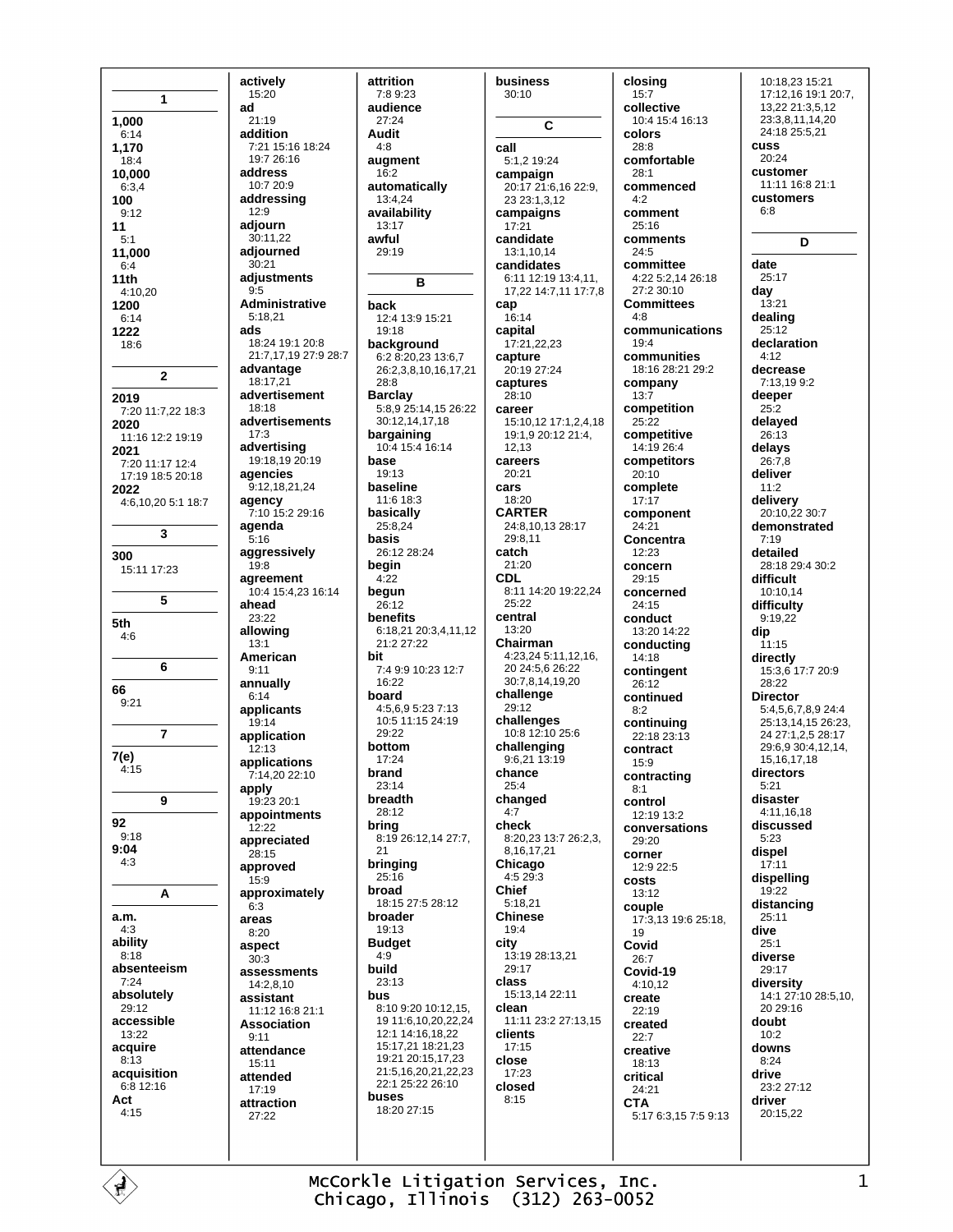drivers 20:10,11 25:19,23 drivina  $20.14$ dropped  $12:2$  18:5 due 4:10 7:22.24 Е e-mail  $13:5$ earlier 8:14 9:24 22:3 ebbs  $8:3$ effect  $4.111718$ efforts 6:24 7:4 15:22 16:3 18:15 20:19 22:5 25:17 28:19 elected  $28.23$ electronically  $4:20$ employ 15:24 employee  $26.4$ employees 6:3,5,6,14,22 9:19, 20,22 11:11 17:9 18:4 20:4,7 23:2,5  $26.15$ employer  $7.51016$ employers  $7:6$ employment  $25:21$ **And** 6:1 16:2 21:9 22:17, 21 28:2.4 engage 27:17 28:20 29:24 engagement  $29:1$ engaging  $24:20$ **English**  $19:2$ enhance  $22.13$ enhanced 28:6 enhancements  $14.14$ enter 15:15 entry 11:12,14 12:15 16:9  $21.2$ entry-level  $22 - 1$ essential  $6:6$ events  $17.19$ everyone's  $26:10$ examples 19:6 21:17 exams  $12:24$ exceptional  $27:7$ excitina  $28:1$ 

exit 14:17,22 exitina  $15.2$ expanded  $15.17$ expect 18:8 extensive  $29.1$ F face  $25:6$ Facebook 19:8 facilities  $8.15$ facility  $8:13$ fact  $21:22$ fair 15:10,12 17:18 19:10 21:13 fairs  $17:2.5$  19:1.12 familiarize  $17.9$ faster 12:17 feature 6:23 27:15 February  $10:3$ fell  $25:6$ fifteen  $11.24$ files  $8:22$ fill 10:11.14 15:19 22:6. 18 filled  $6.917.23$ fillina  $11:412:10$ final  $28.9$ **Finance**  $4:8$ find 9:21 14:4 22:14,15  $23:20$ finish  $12.17$ finished  $30:7$ finishing  $26:15$ fix 23:2 27:12 flagger  $11:13$ flexibility 15:17 25:9 flows  $8:4$ focus 6:18 16:24 17:2 19:17 20:24 22:18  $23.125.3$ focused 15:3 17:20 29:2 focusing 19:21 20:10 21:1,22  $30.2$ 

folks 8:1 9:2 14:4 20:13 format  $4.7$ forty-three  $11:8$ forward 20:9 23:11 free  $13.914$ frequently 6:9 26:19 **Fridays**  $15:19$ frontline  $6.7$ full 6:11 15:14 18:17 22:11 26:9 full-time ---- ------<br>14:21.24 15:1.3.6 16:13 15 16 21:5 15 23 22:1 12 25:21 functions 8:6 9:1 23:6,8 G gap  $15:7$ gaps  $22.6$ garage 25:18 give 22:23 24:23 28:18 good 4:4,24 5:20 11:2,17  $24.6$ governor's  $4:18$ grabs  $26.5$ graduate 15:16 great 7:8 27:22 29:6 30:4 greatly 13:16 Greg 4:4 5:2 24:8  $\mathbf{H}$ half 9:24 16:17 happy 15:12 24:1 29:24 hard 27:6,16 hat  $27.19$ headquarters  $14:4$ headwinds  $22:2$ hear 25:1.29:24 heard 20:2 24:13 hearing 14:15.17 held 4:20 17:5 helped  $10:6$ helping 16:5 22:4 Herb  $23.1922$ 

hev 21:10 27:15 hiahliaht 18:12 19:17 27:3 highlighting  $20:1.\overline{3}$ highlights  $21:15$ hire 6:13 9:3 11:23 25:10 hired 11:8 18:3 19:23 **Hireright** 13:6 hires  $18:6$ hiring 5:17,22 6:13 9:19 11:6,19 16:22 18:1 21:23 24:19 25:17 historic  $19.19$ history  $19:17$ hit  $7:2$ holders 6:21 14:20 holding  $17.1$ hours 16:11,18 **Human** 4:8,23 5:2 humanize  $23:6$  $\mathbf{I}$ ideas  $29.22$ **Illinois**  $4.19$ illness 7:22 8:1 image  $28.9$ impact  $8:18$ impacted 8:7.24 10:20 26:7  $27.11$ impacting  $9:16$ impacts 7:3 8:7 9:10 importantly  $30.1$ improve 25:8 29:14,21 improvements  $12.8$ includes  $6:18$ including 18:19 increase 7:8,21,24 8:5 10:5  $18.925.9$ increased 9:24 13:16 14:9 increasing  $16.24$ individual  $20:4$ industry<br>7:6,18 9:9,10 10:12,  $15,22$  18:14 inform 17:14.15

information  $24.14$ informed  $24.19$ initial  $11.16$ initially  $9:3$ initiatives  $16:23$ inside 18:20 21:21 instance  $8:10$ instantaneously 13:9,15 instruction 16:3.5 **instructors** 15:24 integrated  $12.22136$ interest 7:13 19:10 interested  $20.1423$ interview  $13:18$ interviews 12:13.21 13:15.21 14:17.22 iccup  $28.22$ issued  $4:6$ issues  $9.510.2254$ items  $25:4$ J. Jakes  $5:10$ job 23 22 10 23 22 iobs 14:1 18:12 19:9,14 20:20 23:10 join  $28.213$ joined  $24.4$ joining  $19.12$ June 15:16  $\overline{\mathsf{K}}$ keep(inaudible)  $25.5$ key  $6:199:17$ kind 12:8 19:17.20 23:6 24:23 knock  $11:3$ knowing  $27.16$  $\mathbf{L}$ labor  $7:12$ lagging 11:20

languages  $21:18$ launch  $21.5$ launched  $15:10.21:9$ launching 23:12 lead  $9.1$ lens 28:5 level 12:4 23:10 29:1 license  $25:22$ licensing  $8:15$ Linkedin  $19:8$ listed 9:17 10:9 **location** 13:20 14:4 long  $21:12$ long-term  $21:4$ Lonahini  $4.45534681013$ 24:3.9.12 25:14 26:23 27:1,4 28:16 30:6.13.17.19.21 lot 8:6 11:19 24:14 26:2 27:13 29:19 м made 9:4,23 13:21 14:14  $18:2,18$ main  $11.12$ maintain 11:9 12:1 maintenance  $10.15$ majority  $6:5$ make 22:16 26:9.13.19 27:18 28:12 makes  $27.13$ making  $12:8$ managers  $13.18.23$ manages  $6:10,12$ market 7:7,12,24 18:16,22  $22.3$ marketed  $6.16$ marketing 6:17,24 16:24 18:12 19:16 27:10 marketplace  $14.19$  15.8 22.4 **Mckone** 5:19,20,21 23:24 26:6 28:15 means  $23:7$ measured  $7.13$ mechanic 11:4,6,10

McCorkle Litigation Services, Inc. Chicago, Illinois (312) 263-0052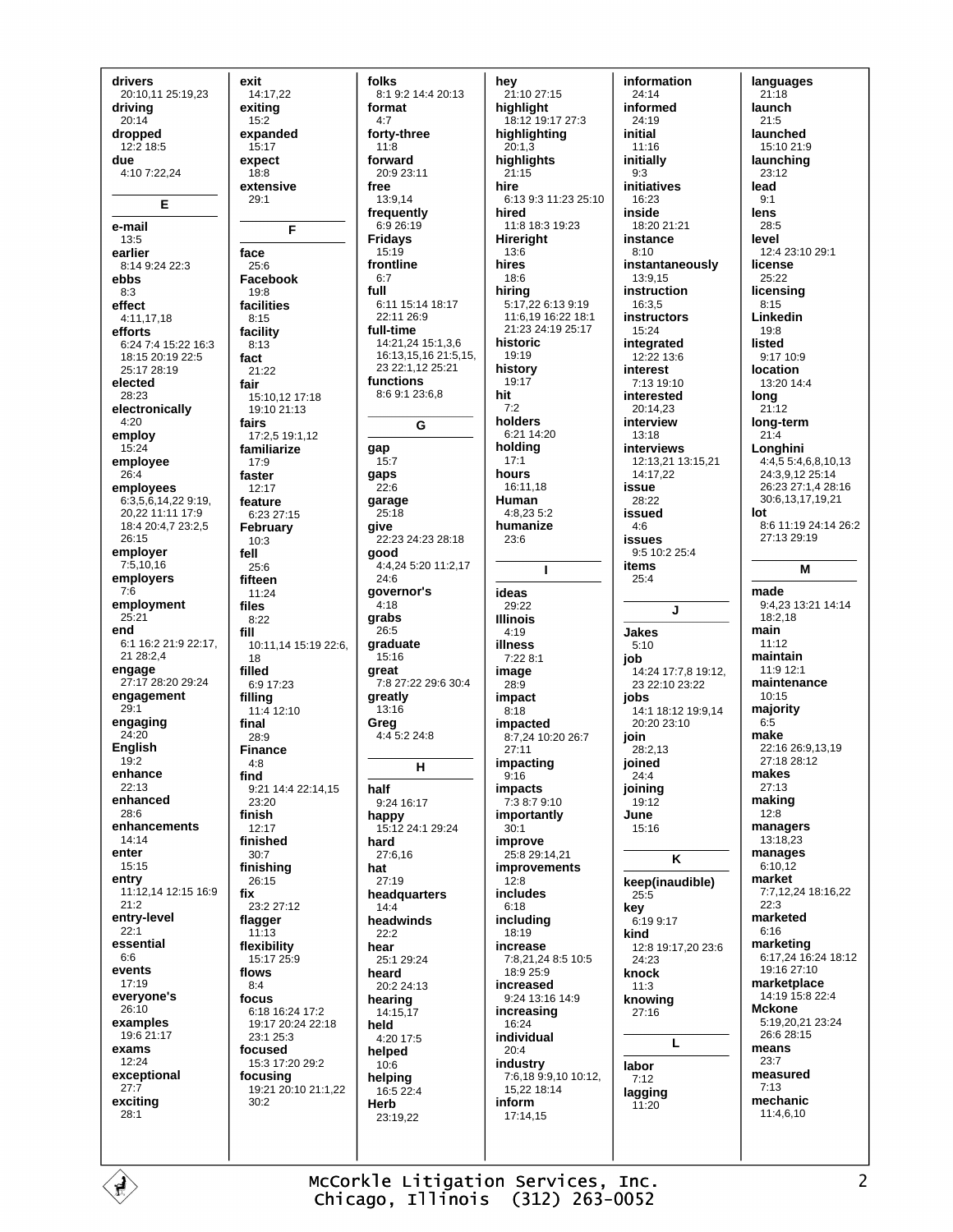media 19:7 21:14 23:18 medical  $12.24$ meet  $7.17$ meeting 4:9 5:1, 17, 23 15:7  $26.18$ meetings 4:7,15,16,19,22 members  $4.215.1429.22$ 30:22 **Miller** 4:23.24 5:11.12.16  $24.5625.1330.78$ 14 19 20 **Mondays** 15:19 month 4:13 9:15 15:16  $17.13$ monthly  $17.1$ morning  $4:4,24\overline{5}:20$ motor  $13.812$ move 13:3 14:7 20:14 21:15 30:10 moved 12:12 14:2 30:13 multilingual 19:2 multiple 21:18 26:9 myth 19:22 myths  $17:12$  $\mathbf{N}$ names  $10.24$ nature  $25.21$ navigate  $22:15$ non-cdl  $6:20$ notable 11:20 **Notably**  $7:23$ note 7:11 9:23 16:7 18:1 noted 26:6 notice  $4:7$ number 6:3,23 7:2,14,17 9:2  $10.131614.10$ numbers  $18:8$  $\mathbf{o}$ occurs  $24.17$ October  $16.2$ offer  $20:11$ office  $4.6$ 

Officer 5:18,22 officials  $28.23$ **Oftentimes**  $13.19$ Omicron  $7:23$ on-line  $12.1214.278$ onboard 16:1 26:14 27:7,21 Open  $4:15$ operations 9:20 10:13,19 12:2 operator 8:10 11:21,22 14:18 19:21 20:2,16,23 21:6,16 22:12 26:11 operators 11:24 14:16,23 15:6. 18.21 21:24 opportunities 17:16,20 18:16,22 22:19 23:15 opportunity 21:4,11 22:1 23:10  $24.1$ options 16:9 order  $5:1$ organizational  $17:6$ organizations 13:24 17:8 Ortiz 24:4 27:1.2.5 28:17 29:6.9 30:4 overview 24:23 27:6 overwhelming  $24:16$ P pace  $13:2$ paid  $6:20$ pandemic 4:10.12.14 7:2 8:3.4. 16 9:4 11:17 18:4  $22.725.7$ panels 13:18 part 6:17 8:22 19:18 26:20 27:7.8 28:14 part-time  $11.21$   $14.18$  22 15:20 16:17 participated 9:14 17:17 participation  $21.14$ partner 13:24 partnered 19:11 partners 6:17 15:23 17:6,14  $19:11.27:7$ past  $9:7$ pay  $10.1$ peers  $7:18$ 

people 15:11 20:20 21:20 22:14 23:7.9 25:10. 20 26:12 27:14,20, 23 percent  $9.1821$ perform  $14:8$ performing  $23:5$ period  $6.20$ permit  $8.1112$ permitted  $4.16$ person 14:15 15:2 26:5 personal  $23:10$ phases  $17:11$ pick  $12:4$ picture  $23.3$ pictures  $23:1.5$ piece 27:22 pipeline  $8.18$ place 15:5 25:8 26:20 placements 18:18 play  $6:1$ played  $23.23$ pleased  $22.8$ point 11:12 12:15 16:9 29:12 points 21:2 27:3 **Polaroids**  $23.4$ **Polish**  $19:3$ pool  $12.1$ portrayed  $28:6$ position 10:14,19,20 11:8,9, 20.21.22 14:14.19. 21 15:1.4.10 16:7.8 19:21 22:9 12 26:11 positions 6:9,20 7:15 8:10 10:10,17,23 11:4,5, 14, 16, 19 12: 3, 11 13:10.16 14:6 16:10. 13 17:1,23 18:2  $22:19$ posted 6:10 15 13:24 15:10 posters  $19:5$ posting  $7:15$ postings  $13.23.23.22$ potential  $17.919.13$ pre-appointment  $12.22$ 

pre-pandemic 14:3 18:3 precautions  $8.17$ present  $5.1424.1$ presentation 5:17 24:7,24 25:3 27.9.28.19.29.5  $30.29$ presented  $5:18$ presenting  $17:6$ **PRESIDENT** 24:8,10,13 28:17  $29.811$ pretty  $11:17$ preview  $22.23$ previous  $16:17$ **Previously**  $16:10$ printed  $19.5$ procedure  $8:23$ proceedings  $4:224:4$ process 6.11 12 12:11 17 19 20 13:3 14:12 17:10 11.17 22:14.15 24:20 26:1,16,21  $30.3$ processing 8:20 12:16 proclamation  $4.1718$ programs 17:22 progress  $18:1$ projects  $17:23$ promote  $19.923.14$ promoted  $23.18$ promoting 18:24 23:8,9 provide 5:22 6:7.19 providers  $26.8.9$ providing 6:12 16:5 20:5 public 4:16.21 9:11.12.16  $20.6$ published  $9:15$ pull 23:19 purposes  $6.9$ **Pursuant**  $4.14$ put 25:7 29:4 30:1 putting 20:9 21:18 27:19 Q quarter  $18.8$ 

questions 24:2,5,6,10 25:13 26:24 quickly  $13:3$ quorum  $5:14$  $\mathsf{R}$ radio 18:24 19:1 rail 11:5,13,14 15:24 16:3,5.9 18:20 raised 28:23.24 ramped  $17.22$ ran  $20:17$ ranked 10:13.17 ranking 10:10,16.19 rate 8:5 14:11 rates  $11:19$ ratified  $10.3$ reach 18:15 19:13 21:14 reality  $25.11$ reasons  $20:2$ receiving  $7.14$ recent 7:23 17:4 recently 8:14 15:21 recognize  $10:24$ record 12:13 13:12 24:3 records 13:8 recovery  $11.17186$ recruit 28:22 recruiting 6:24 7:3 14:16 15:3, 6.20 22:5 30:3 recruitment 16:19.22 25:8 28:19 referring  $25:20$ reflect  $29.16$ regular 28:24 remains  $4:17,18$ remember  $10:3$ removed 16:14 rendered  $29:20$ renewed  $4.13$ report 9:18 10:9 15:12 reported  $9.22$ reporting  $18:7$ 

require 8:11 13:11 reauired  $8.2217.10201$ resignation  $7.914.23$ **Resource**  $5:2$ **Resources**  $4.823$ response 10:1 21:13 22:8 rest 18:14 22:17 restructured 16:23 result 4:12 8:16 results 18:7 21:8 resume  $11.18$ retail  $20:24$ retaining  $Q \cdot 22$ retention 14:11 16:20 retired 15:17 21 24 retrieve  $13.13$ review 12:14 26:18 reviews  $12:2426:20$ rideshare 20:10.15 riding  $20:6$ right-hand 17:4 19:20 robust  $18:5$ roll  $5.3$ rotating  $17:2$ S safety  $8:16$ **Scantron**  $14.5$ schedule 13:2 14:9 16:11,15, 16,17 scheduled  $4:9$ schedulina  $12.23$ school 25:22 seasonal 20:18 20 22 21:7 11 seconded  $30:14$ **SECRETARY** 4:4 5:4,6,8,10,13 24:39 12 25:14 26:23 27:1.4 28:16 30.6 13 17 19 21 Secretary's  $4:5$ **Section**  $4:15$ seek  $25.20$